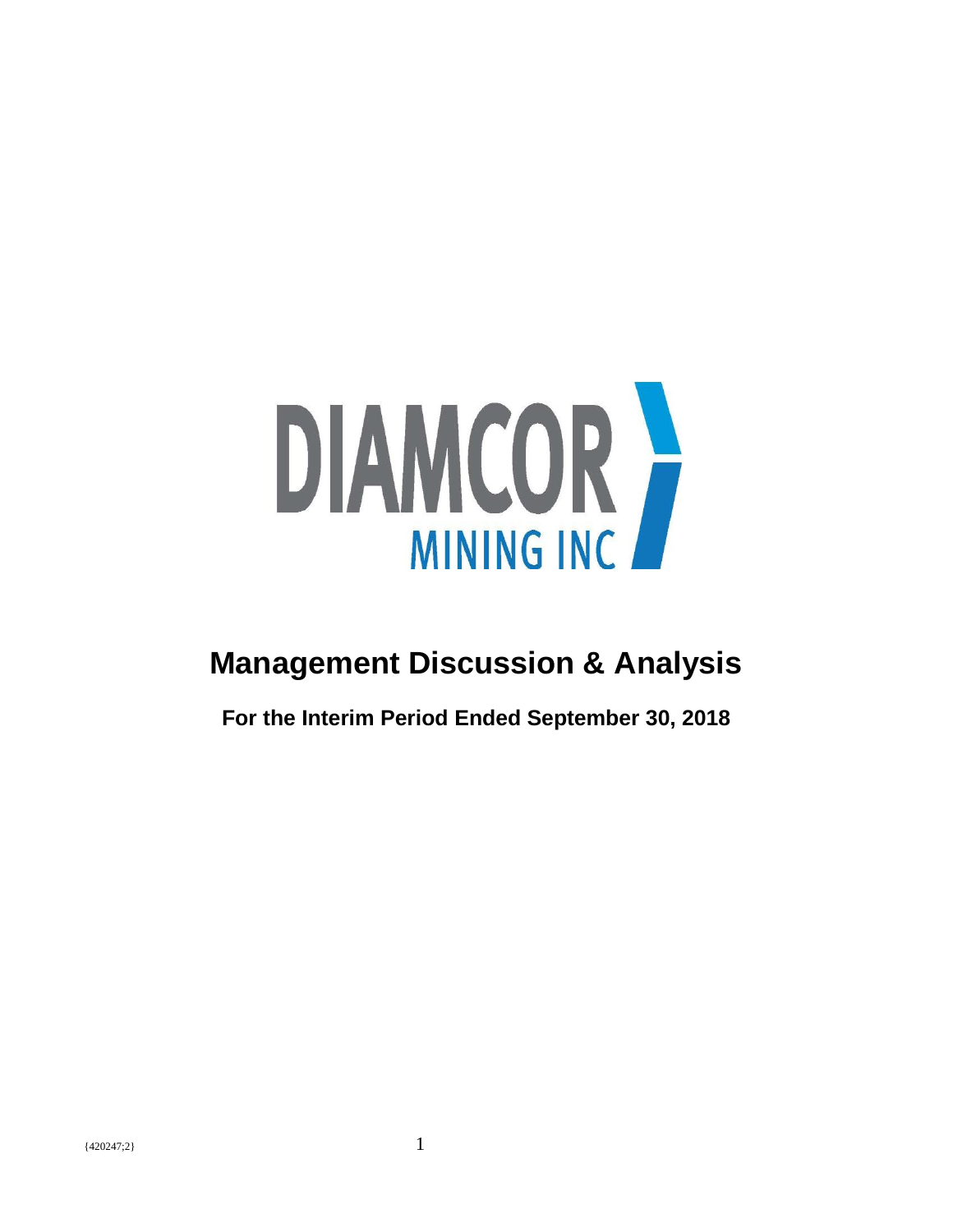# **DIAMCOR MINING INC. MANAGEMENT'S DISCUSSION AND ANALYSIS**

#### **FOR THE INTERIM PERIOD ENDED SEPTEMBER 30, 2018**

Management's discussion and analysis ("MD&A") focuses on significant factors and the operating results and financial position of Diamcor Mining Inc. ("Diamcor" or the "the Company") and its subsidiaries. To better understand the MD&A, it should be read in conjunction with the interim unaudited consolidated financial statements and notes thereto for the six-month interim period ended September 30, 2018, and the MD&A and unaudited consolidated financial statements for the six-month interim period ended September 30, 2017. The effective date of this MD&A is November 29, 2018.

The unaudited consolidated financial statements for the interim period ended September 30, 2018 have been prepared in accordance with International Financial Reporting Standards ("IFRS"). Unless otherwise specified, all financial information is presented in Canadian dollars.

Some of the statements in this MD&A are forward-looking statements that are subject to risk factors set out in the cautionary notes contained herein.

Additional information about the Company and its business activities is available on SEDAR at [www.sedar.com](http://www.sedar.com/) and on the Company's website at [www.diamcormining.com.](http://www.diamcormining.com/)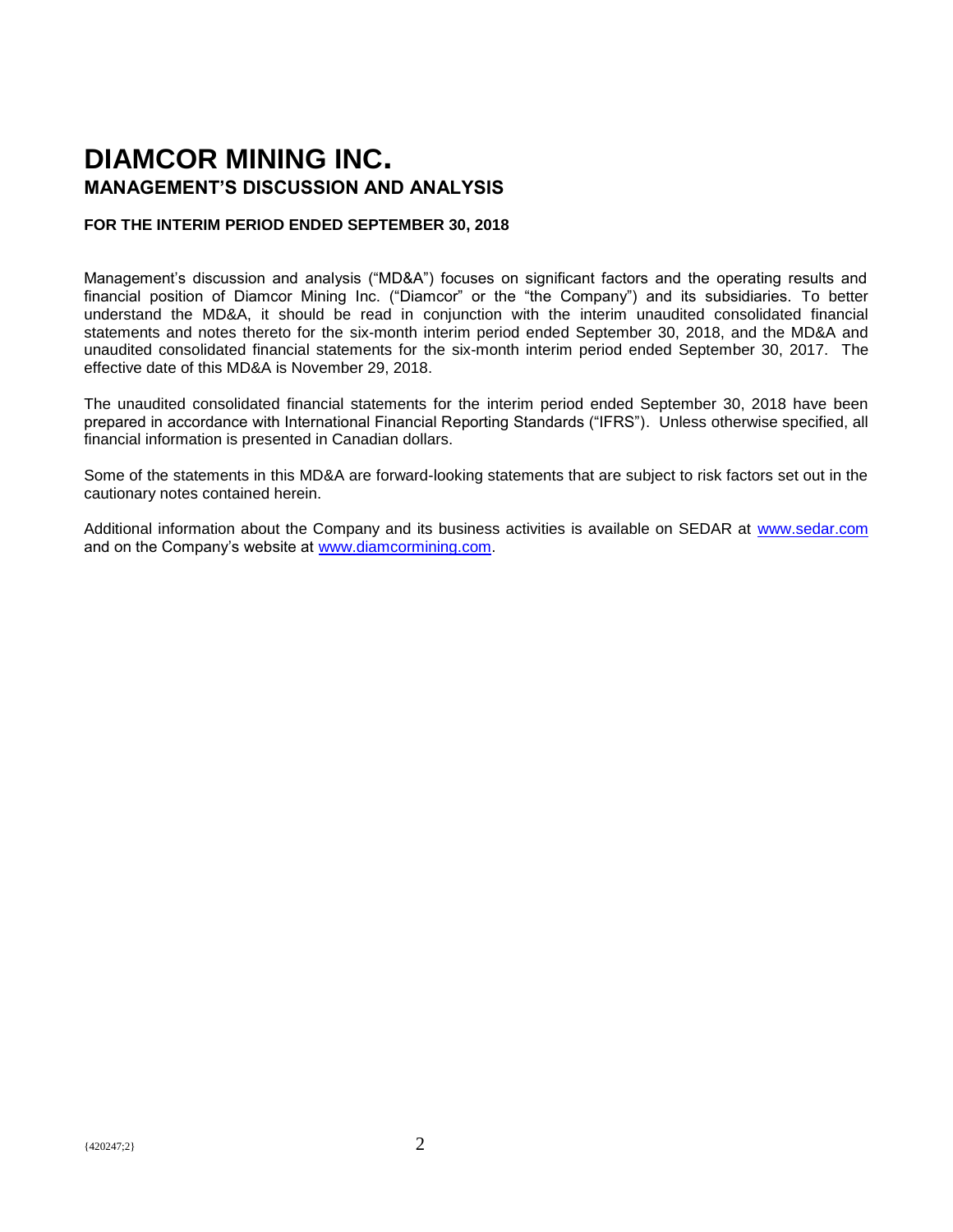# **HIGHLIGHTS**

## **Corporate**

- **Canadian company listed on TSX Venture Exchange under the symbol DMI, and on OTC market OTCQB under the symbol DMIFF.**
- **Supplier of rough diamonds to the world market for over 10 years with established industry relationships and an experienced management team.**
- **Long-Term strategic alliance and financing with world famous New York based Tiffany & Co. Tiffany's owns 3,022,827 common shares of the Company.**
- **Krone-Endora at Venetia project acquired from De Beers represents a rare late-stage opportunity, with the potential for near-term production and long-term growth.**
- **Cash flowing from trial mining underway, current exercises are aimed at aiding the Company in arriving at initial production decisions in near-term.**
- **Positioned as one of the few companies with potential to supply rough diamonds to the world market at a time when rough diamond demand is expected to exceed supply due to declining output from existing sources and a lack of new discoveries.**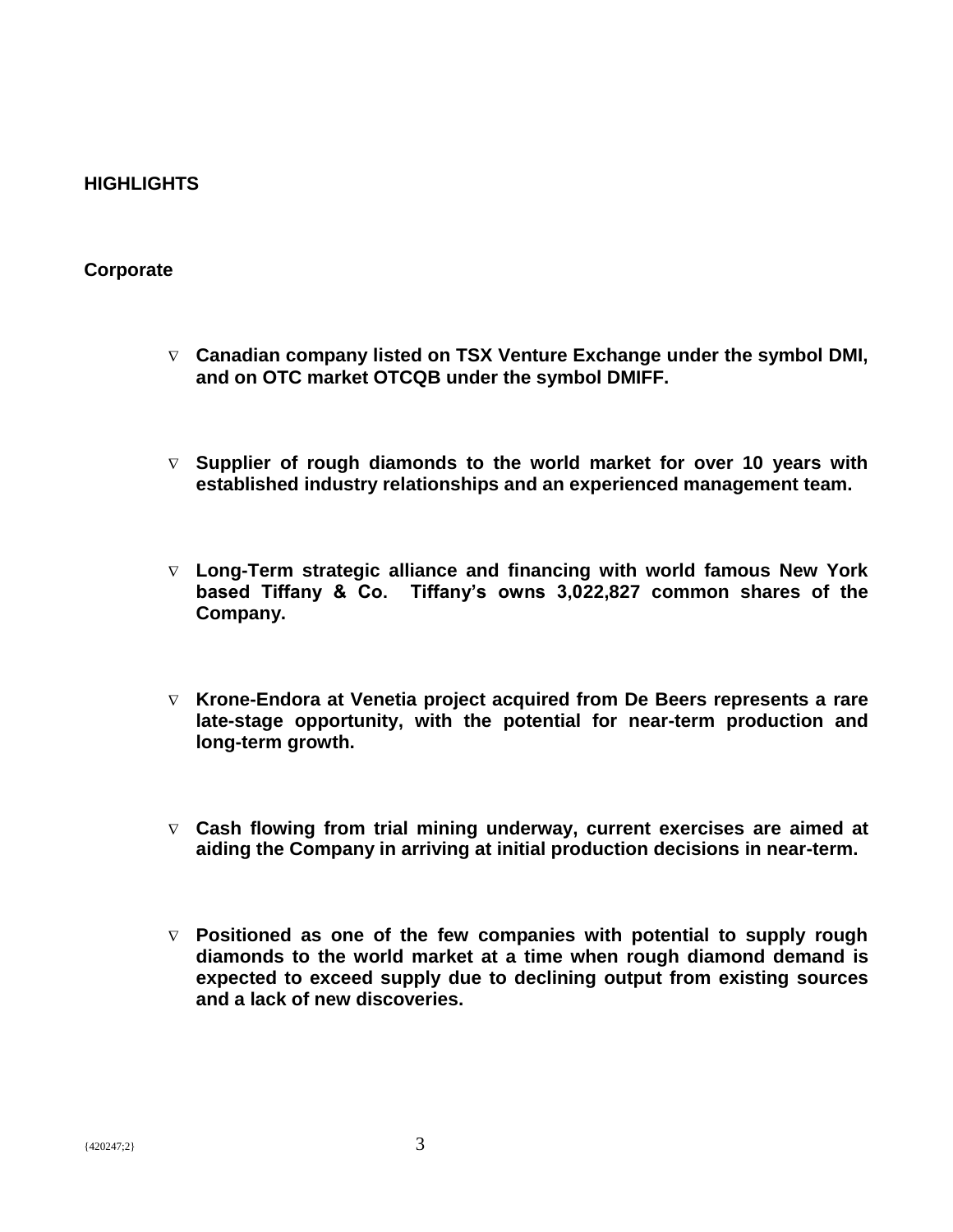# **HIGHLIGHTS**

### **Krone-Endora at Venetia Project**

- **Project acquired from De Beers in a competitive process to achieve mandate of supporting junior mining and women in mining through the divestiture of non-core assets to qualified candidates with proven operational experience.**
- **Project covers an area of 5,888 hectares directly adjacent to De Beers' flagship Venetia Diamond Mine. Deposits are identified as being the result of the direct shift and subsequent erosion of material from Venetia to the lower surrounding areas including those of Krone and Endora.**
- **Significant infrastructure complete: ~20km of primary access roads, two deposit specific plants with targeted throughput of ~500 TPH, ~20km of water pipelines, lined water storage dams, ~13km main power line, backup generator power systems, work camps, extensive operational equipment, and various other infrastructure items to support project for the long-term.**
- **Nature of deposit allows for low-cost surface mining operation with maximum depth of 15M, no blasting or underground operations. Deposit specific plants, high percentage of gem or near gem quality, large diamond potential, and significant future growth potential from surrounding areas.**
- **Ongoing trial mining exercises completed to September 30, 2018 have resulted in the incidental recovery and sale of 117,918 carats of rough diamonds generating revenue of (US) \$20,507,618 or (US) \$173.91 per carat. Largest individual rough diamond recovered to date - 91.7 carats.**
- **30-year mining right secured for initial area targeted (657.71 of 5,888 hectares), Water Use License secured, transition to large-scale trial mining underway.**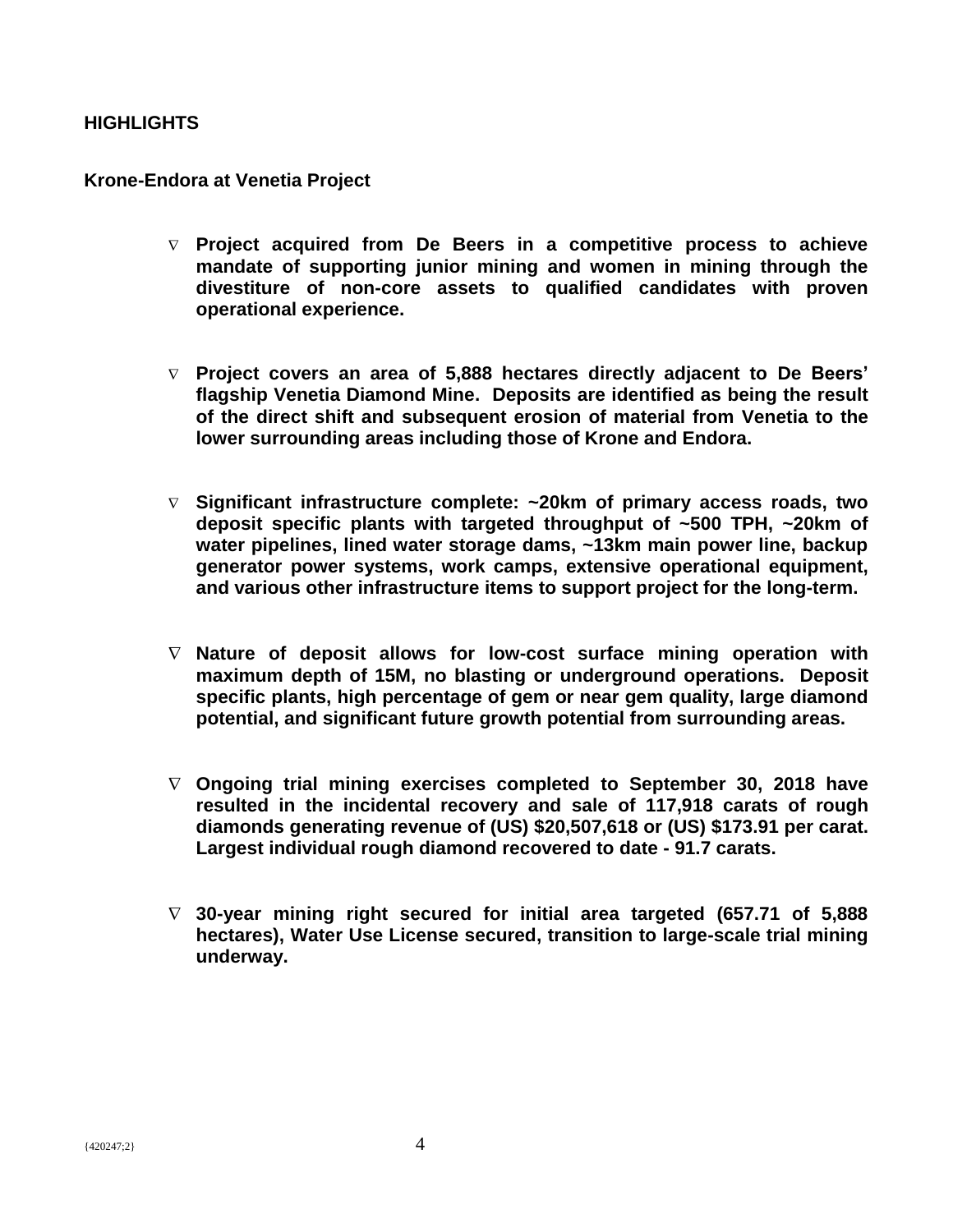#### **INTRODUCTION**

Diamcor Mining Inc. ("Diamcor" or the "Company") is a junior mining and exploration company incorporated in the Province of British Columbia under the Business Corporations Act (BC) with an established operational history of supplying rough diamonds to the world market. The Company pursues diamond related properties in South Africa and other diamond producing countries. Diamcor is currently developing and advancing its Krone-Endora at Venetia project in South Africa. The Company's common shares trade on the TSX Venture Exchange under the symbol "V.DMI", and on the OTCQB tier in the United States under the symbol "DMIFF".

Diamcor's principal business is the identification, acquisition, exploration, evaluation, operation, and development of unique diamond-based resource properties. The Company acquired the Krone-Endora at Venetia project from De Beers, has established a long-term strategic alliance and secured financing from world famous luxury retailer Tiffany & Co. The Company's strategy is to be a producer and supplier of quality rough diamonds to reputable diamond purchasing entities serving the global diamond market.

#### **CORE BUSINESS AND STRATEGY**

Diamcor has an established operating history in South Africa, key strategic relationships within the diamond industry in South Africa, Canada, China, Brazil and the United States, extensive knowledge of diamond mining opportunities, and is developing the Krone-Endora at Venetia project. The Company's strategy is to identify, evaluate, acquire, and develop various types of diamond related properties, with a specific focus on opportunities which demonstrate the potential to generate near-term and sustained rough diamond production and positive cash flow while minimizing shareholder dilution.

The Company advanced this strategy by acquiring the Krone-Endora at Venetia project from De Beers Consolidated Mines Limited on February 28, 2011. The Krone-Endora at Venetia project consisted of the prospecting rights over the farms Krone 104MS and Endora 66MS, which represent a combined surface area of approximately 5,888 hectares directly adjacent to De Beer's flagship Venetia Diamond Mine in South Africa. The deposits which occur on the properties of Krone and Endora have been identified as both, an upper "eluvial" deposit, as well as a lower / basal "alluvial" deposit, both of which are proposed to have originated from the higher grounds of the adjacent Venetia kimberlites, with the full extent to which these deposits occur over the entire area of the project yet to be determined. De Beers previously completed exploration efforts on an initial area of interest comprised of approximately 310 hectares of the properties, the results of which were reported in an initial Independent National Instrument 43-101 Technical Report (the "Initial Technical Report") which was filed by the Company on July 30, 2009 in conjunction with the acquisition. Based on the initial work completed to that date, the Initial Technical Report provided an inferred resource estimate of 54,258,600 tonnes of diamond bearing gravels, and 1.3 million carats of diamonds for the 310 hectare area of interest in that report. The Initial Technical Report also noted that based on the previous work programs and evaluation completed to date by De Beers and the Company, an estimated 1,000m, or 1 vertical km, of material has shifted and eroded off of the kimberlites of Venetia onto the lower surrounding areas including those of Krone and Endora, but the full extent to which this material may be present on the Krone and Endora properties currently is unknown. The Company's near-term efforts are focused on the key areas of interest defined by the previous work and estimates outlined in the Initial Technical Report, and specifically those within the defined K1 area of the project, the procurement and installation of infrastructure and equipment required to support the further advancement of the project, subsequent trial mining and bulk sampling to better define the location and extent of the materials on both the Krone and Endora properties, and the completion of work required to support the filing of an updated Independent National Instrument 43-101 Technical Report (the "Updated Technical Report") on April 28, 2015. The combined efforts and work underway are aimed at allowing the Company to secure data to aid it in arriving at initial production decisions for the project.

In addition to the advancement of the Krone-Endora at Venetia project, the Company continues to review and pursue mining opportunities in South Africa and other known diamond mining regions. The Company believes its strategy will ultimately allow it to take advantage of a potential long-term trend of increasing rough diamond prices which many industry experts believe will ultimately continue in the coming years. These forecasted rough diamond price increases are a function of; projected material shortfalls in future diamond production, the potential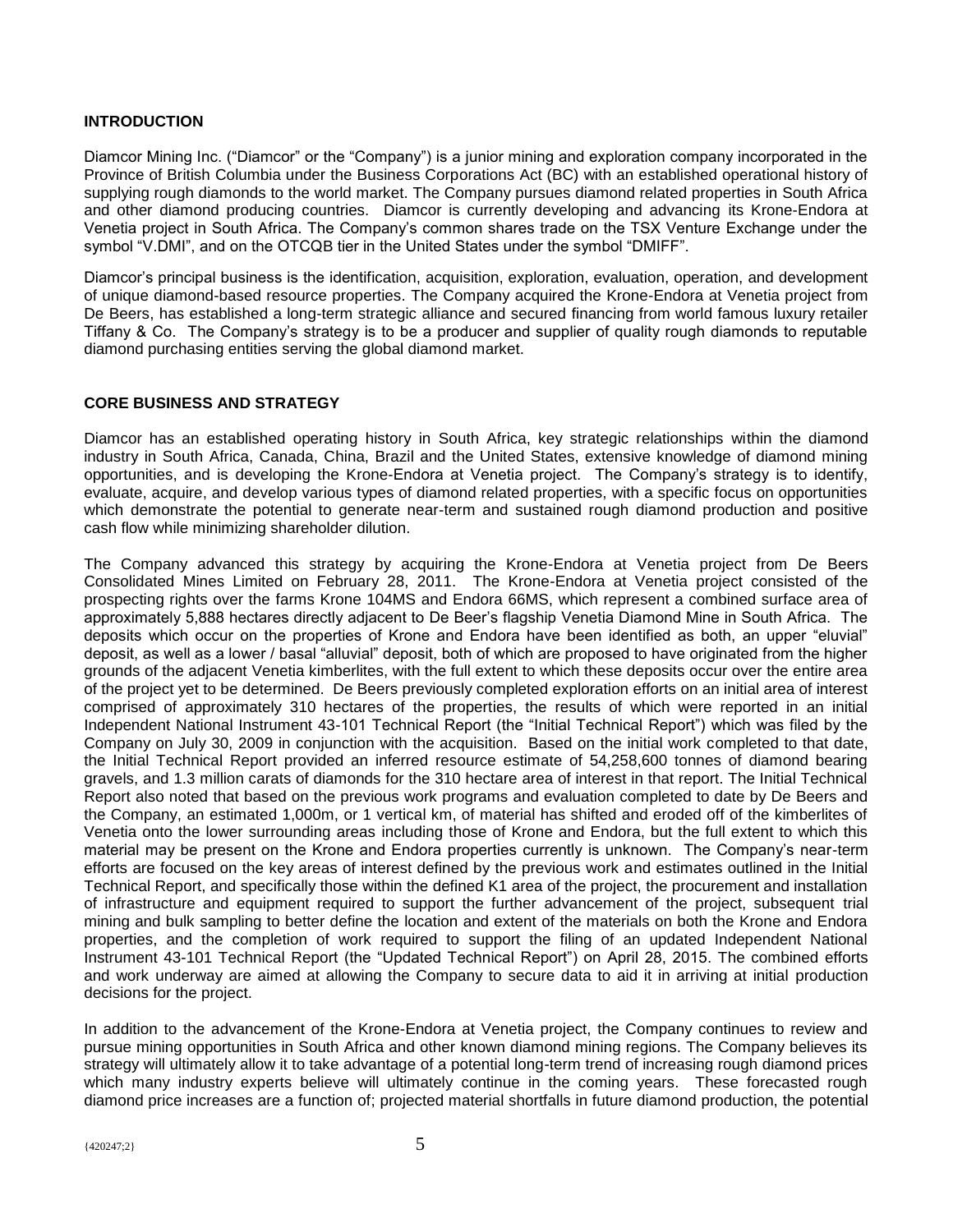continued increase in customer demand in developing markets such as China and India, and restoration of demand in historically strong markets such as the United States. Additionally, it is widely accepted and documented that many existing diamond mines may be approaching the late stages of their expected life of mine, and current rough diamond production levels are expected to remain consistent at best, or potentially be reduced in the future. This dynamic, coupled with the fact few if any new large mines demonstrating an ability to meet projected future increasing demands have been identified or developed in many years and the fact that long lead times of +/-10 years are typically associated with bringing any large new diamond mine into production, combine to present a compelling opportunity for companies that have the ability to provide rough diamond production in the coming years. The Company believes it is well positioned to exploit this opportunity.

As part of the implementation of the Company's strategy and focus on projects which demonstrate a near-term potential for production, management classifies all projects into three distinct diamond project categories. The Krone-Endora at Venetia project has been identified as a higher-grade alluvial deposit (material deposited by ephemeral streams) which is covered by a rare lower-grade eluvial deposit (direct shift of material through the action of gravity and rain wash), the nature of which is described in further detail below.

The three basic diamond project categories as defined by the Company when reviewing potential projects are - Primary Kimberlite Projects, Alluvial and Eluvial Projects, and Tailings Re-Treatment Projects. These project categories as defined by the Company are briefly explained as follows:

**Primary Kimberlite Projects -** The Company defines primary kimberlite projects as any diamond project which involves the exploration for, or open-pit / underground mining of, any new or existing kimberlite source, these areas being the primary source from which rough diamonds originate. The Company's initial involvement in such projects may occur should the Company acquire projects and then discover new kimberlite bodies of interest on those properties during its ongoing geological evaluation of a project. While currently not a primary focus of the Company, the Company does have the ability to perform initial exploration efforts to define the potential significance of such a find, after which it is anticipated any additional efforts would be considered as warranted.

**Alluvial and Eluvial Projects -** The Company defines both alluvial and eluvial projects as the exploration for, and mining of, near surface diamond bearing gravels. While the terms alluvial and eluvial sound similar, the two deposit types are distinctly different. Alluvial gravel deposits occur as a result of the pre-historic erosion of the top surface areas of primary kimberlite sources by ancient rivers which previously ran over them. The alluvial gravels, and any diamonds contained in these gravels which are eroded from the kimberlite tops, are typically transported downstream before finally settling in areas where these ancient rivers slowed, turned, and/or formed deposit areas. In these situations, the deposited / settled alluvial gravels and associated diamonds are typically found under varying layers of surface structure along graduating terraces in the various key settling areas over which these paleo-rivers once ran. Diamond bearing alluvial gravels typically produce gem quality stones as a direct result of the manner and distance by which they have been transported by the paleo-rivers from their originating sources since the washing or rolling effect of transporting the diamonds, sometimes great distances, tends to destroy the smaller lower quality stones during the process while polishing, rounding, and depositing the larger better-quality stones into the various settlement areas. Unlike the capital-intensive methods of recovering diamonds from a deep hard rock primary kimberlite source, the alluvial gravel recovery process is done via a simple strip mining and earth moving process using heavy equipment with no requirement for any underground work or associated infrastructure. Exploration of potential alluvial properties to locate diamond bearing gravels also involves less capital-intensive methods allowing alluvial projects to be advanced towards production in a relatively short period of time.

Eluvial projects are similar in nature to alluvial projects with respect to production requirements, but significantly rarer and more unique due to the fact that deposits occur immediately adjacent to a known primary source and are created in a different manner. In the typical alluvial deposits described above, constant flowing pre-historic paleo-rivers slowly eroded away the gravel deposits and diamonds from the source and then transported them downstream to various collection or settlement points, sometimes hundreds of miles away from the source. In contrast to this constant erosion process, eluvial deposits are primarily the result of a gravitational movement, or shift, of material in conjunction with the subsequent erosion or weathering which forms the resulting accumulation or deposit directly adjacent to, or near, the primary source. Due to the fact that these deposits have not moved any significant distance, eluvial deposits also tend to more closely mirror the characteristics of the primary source,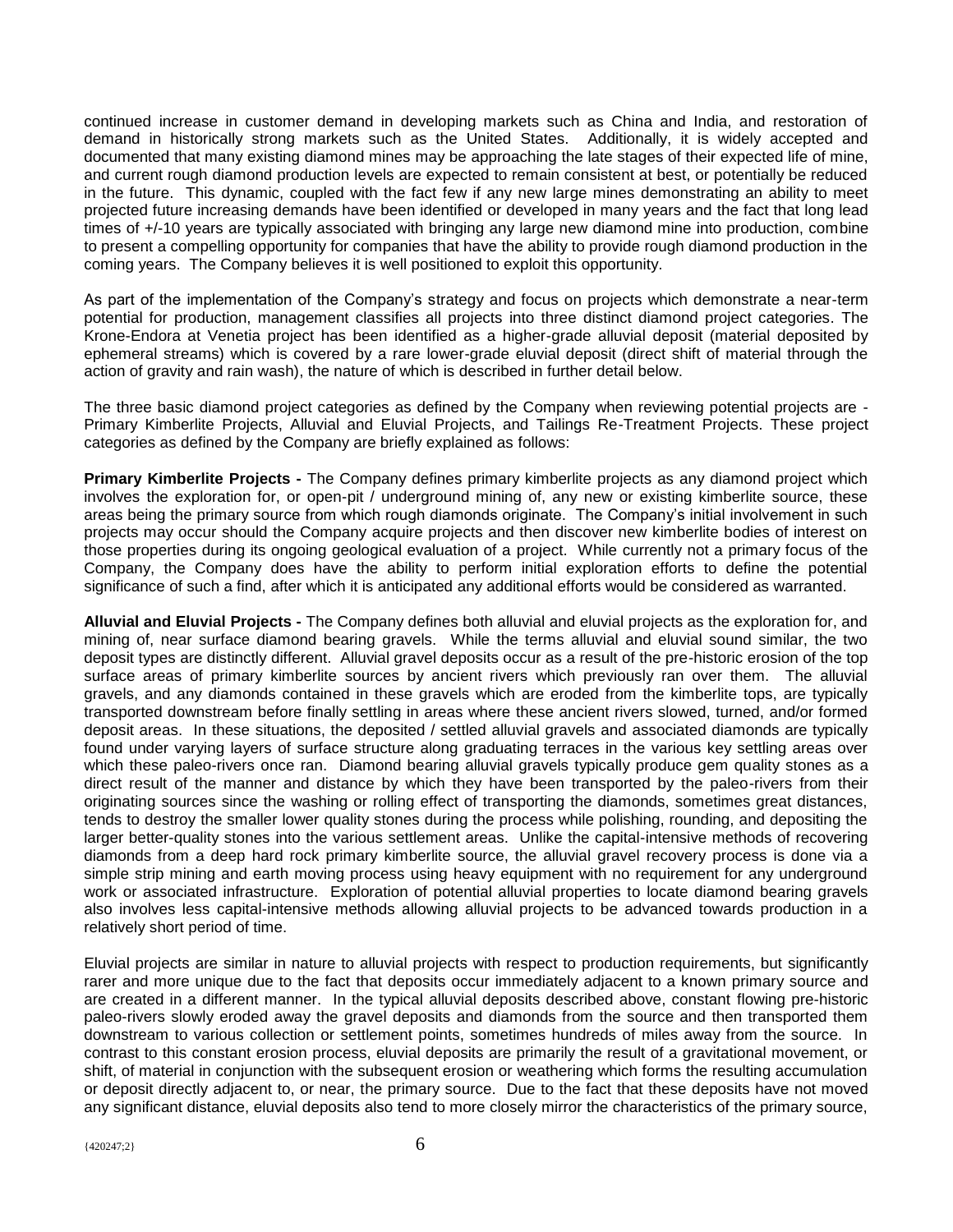with due consideration to the fact they are not as uniform in nature. These characteristics can provide for a more definitive understanding of the deposit in general, especially in circumstances where the primary source of origin is well understood. Eluvial deposits would also be expected to retain the same potential for larger diamonds to exist as an alluvial deposit but typically include the added benefit that the smaller diamonds are also retained, as opposed to being destroyed, due to the short-duration of the event causing the deposit, and the short distance the deposit has travelled from the originating source. As noted above, the Krone-Endora at Venetia project acquired from De Beers by the Company has been identified as a proposed higher-grade lower/basal alluvial deposit which is covered by a lower-grade upper eluvial deposit. The project is located directly adjacent to the identified source of the deposits, that being De Beer's flagship Venetia Mine. Venetia is one of the world's most significant and well-established diamond mines with previously published yearly production volume highs of approximately 9.0 million carats per year (~3.5M – 2015), and independent references noting a high percentage of diamonds recovered as being classified as gem quality. The decision to transition to underground operations at Venetia was made by De Beers, and an estimated (US)\$2.1B capital expenditure is currently underway. These efforts are expected to extend the mine's life significantly.

**Tailings Re-Treatment Projects -** South Africa, and a select few other countries, have a long and extensive history of large kimberlite diamond mines dating back over 100 years. The age of these mines presents an opportunity for newer and more modern processing and recovery methods to be implemented to reprocess vast stockpiles of previously processed tailings materials. The ability to use newer and more efficient processing plants and methods to re-process stockpiled kimberlite tailings from these mines to recover diamonds missed due to inefficient processing can present a significant opportunity in certain cases. These large above-ground tailings stockpiles can be quantified, graded, and valued to produce reasonably reliable modeling of processing costs and expected revenues.

#### **KEY PERFORMANCE DRIVERS AND RECENT EVENTS**

The primary performance drivers for the Company are the; identification and acquisition of projects which demonstrate potential for near-term diamond production with suitable costs and diamond yields, successful transition of these projects to full scale production, current and future rough diamond market prices, establishment of strategic relationships with reputable purchasing entities of rough diamonds serving global markets.

The onset of the global financial crisis in 2008 and 2009 had a profound effect on the world economy including the diamond market. At that time, analysts, industry experts, and trade publications reported a softening of diamond prices and short-term demand. Despite the expected decline in the United States market, industry experts anticipated increasing demand from the vast emerging markets of China, India, and the Middle East. As of mid-2009 rough diamond prices began to recover, and by early 2010 price recovery was approaching the previous alltime highs experienced in 2008 prior to the global financial crisis. This trend of steadily increasing rough diamond prices largely continued, and by the mid 2011 industry sources were reporting rough diamond prices above the 2008 pre-crisis highs. These highs were followed by periods of a weakening of prices in 2015/16. However, by the end of 2017 various industry experts believed rough prices had reached the bottom of their cycle, and a return to a trend of increasing rough diamond prices over the long-term was possible for the reasons set forth above. Readers are cautioned that any significant and sustained decrease in the market prices for rough diamonds could have a material adverse effect on the Company's performance and results from operations**.**

As of September 30, 2018, the Company's principal assets were the following: (i) a 70% majority interest in DMI Minerals South Africa (Pty) Ltd., which the Company used to acquire the Krone-Endora at Venetia project from De Beers Consolidated Mines Limited, (ii) a 100% interest in DMI Diamonds South Arica (Pty) Ltd., which serves as the Company's main corporate entity to support its South African projects, operations, initial exploration efforts, and the evaluation of all future projects. Below are brief descriptions of each of these assets.

**DMI Minerals South Africa (Pty) Limited –** The Company owns a 70% majority interest in DMI Minerals South Africa (Pty) Ltd. ("DMI Minerals") with the remaining 30% interest held by the Company's South African Black Economic Empowerment partner Nozala Investments (Pty) Ltd. ("Nozala"). The subsidiary was formed for the acquisition of projects which demonstrate the potential for both near-term production capabilities and suitable life of mine scenarios. On May 26, 2008, DMI Minerals received confirmation from De Beers that its proposal to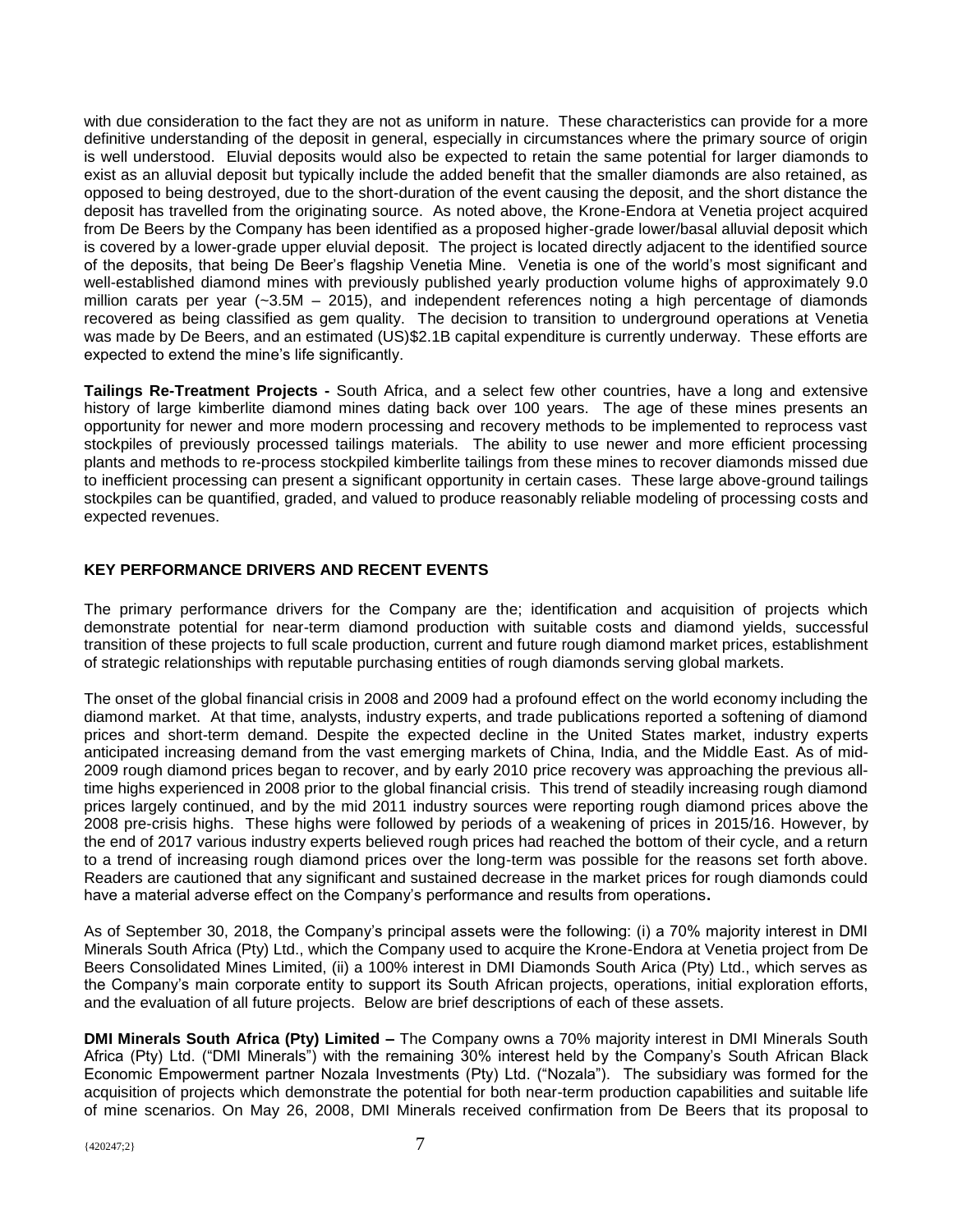acquire the Krone-Endora at Venetia project had been approved as the successful bid pending finalization of a definitive sale of assets agreement. On December 22, 2008, the parties to the transaction completed and executed a definitive sale of assets agreement, and then subsequently on March 31, 2010, executed an amended and updated version of the original sale of assets agreement. Under the terms of the original sale of assets agreement the entire area associated with the Endora 66MS property prospecting right was to be transferred, along with an agreed upon portion of the entire area of Krone 104MS property prospecting right subject to an amendment to exclude certain areas inside the current De Beers Venetia Mine fence line. Despite the delays incurred by this, after due consideration to the proposed area of the Krone 104MS property in question for exclusion, De Beers subsequently agreed to transfer the entire area of Krone 104MS without any amendment or sub-division as part of the transaction. There were no other material changes to the agreement. This amendment allowed the Company to review additional areas of interest between those areas previously identified in the Initial Technical Report and the proposed source of the deposit's origin, that being the kimberlite pipes of De Beers Venetia mine. The transaction was ultimately finalized on December 14, 2010, and on February 28, 2011 the acquisition of the Krone-Endora at Venetia project was closed.

Following the closing of the Krone-Endora at Venetia project acquisition, on March 23, 2011, the Company in conjunction with its subsidiary DMI Minerals entered into a long-term strategic alliance and \$5.5M financing agreement with subsidiaries of New York based Tiffany & Co. Under the terms of the strategic agreement, Tiffany & Co. secured a first right of refusal to purchase up to 100% of the future production of rough diamonds from Krone-Endora at Venetia at fair market value prices to be negotiated and adjusted from time to time to reflect current market conditions. As part of the agreement, DMI Minerals retained the right to freely market all specials (rough diamonds 10.8 carats or larger in size), as well as all other diamond production not selected for purchase by Tiffany & Co. under the terms of their first right of refusal. To expedite the further advancement of the project, Tiffany and Co. Canada provided the Company with a second financing of \$4M on November 16, 2012.

The development of extensive infrastructure began at the project in April of 2011, along with preparations for the start of an extended drilling program, a planned bulk sampling program, and trial mining exercises as recommended by the Initial Technical Report. The completion of extended drilling on 558 targets and the recommended programs undertaken were designed to be a continuation of the work previously completed by De Beers and aimed at:

- assisting the Company in its determination of the location and construction of infrastructure for the project.
- assisting the Company in its determination of how best to proceed with the further evaluation of areas of the project previously explored.
- assisting the Company in identifying additional areas of interest not yet accounted for in the Initial Technical Report for future exploration.
- allow the Company to establish a current diamond price estimate for the project.
- advance the recommended work programs to support the filing of an Updated Independent Technical Report (filed on April 28, 2015).
- support the Company's bulk sampling and trial mining exercises.
- support the application and issuance of a Mining Right from the South African Department of Mineral Resources (granted on September 11, 2014).
- support the issuance of a Water Use License from the South African Department of Water Affairs (granted on April 11, 2016).

Collectively, efforts are aimed at allowing the Company to collect data and aid it in arriving at initial production decisions for the project.

Extensive infrastructure development including the design, development, and construction of two large modular processing plants have been completed to support the long-term development of the project.

Efforts to date have included:

the clearing of 60km of temporary access roads to support the extended drilling program and the establishment of required infrastructure.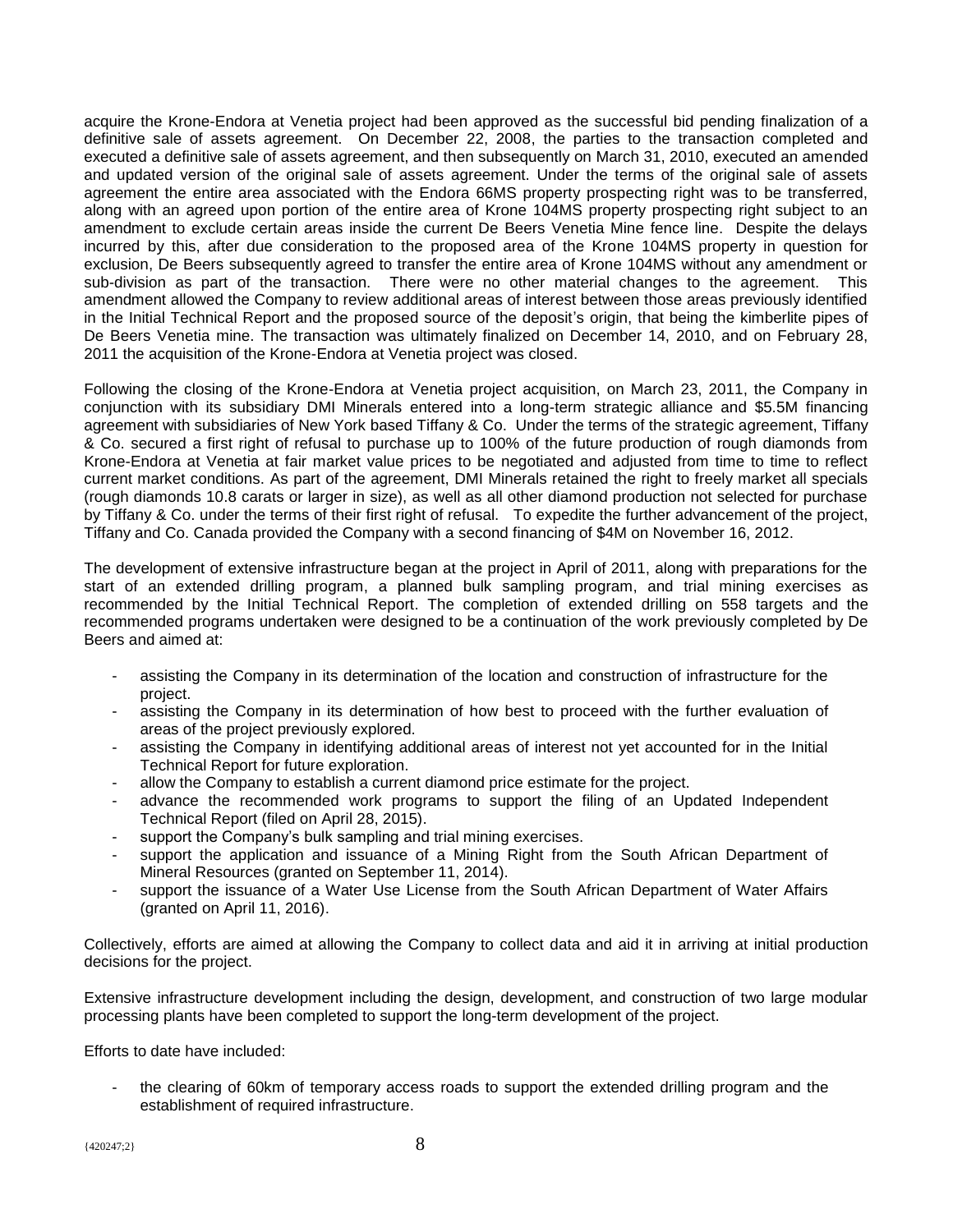- the identification of areas to be potentially targeted for additional bulk sampling and trial mining exercises, and the location for the construction of the project's plant sites.
- the removal of +/-4,000 truckloads of material for the establishment of a quarry in the area selected for future trial mining exercises.
- the clearing of  $\sim$  2 hectares for the construction of the plant site, the construction of fresh water and settling dams, the completion of civil engineering work, and the construction of a 5m raised wall around the plant site.
- the construction of  $\sim$ 20km primary access roads and bridges to support the long-term needs of the project.
- the installation of ~5km of high strength electrical security fencing, automated security gates, and security checkpoint facilities.
- extensive concrete work and infrastructure for the main treatment/processing plant, operational offices, and workshops.
- the installation of seven water pipelines totaling  $\sim$  20km in length.
- the installation of a  $\sim$ 13km main power-line and backup diesel generators.
- design, development, installation and testing of the project's deposit specific in-field dry-screening and main treatment plants to support the stated objectives and continued advancement of the project

Due to the nature of the deposit, and specifically its high percentage of sand content, extensive consideration has been required and implemented in the development of the dry-screening and main treatment plants. A separate in-field dry-screening plant located near the quarry was developed to achieve the goal of dry-screening out fine materials to reduce operating costs, and to provide the additional benefit of reducing overall water consumption at the main treatment plant. The Company's dry screening plant includes a large modular in-field dry-screening system. The infrastructure includes a rotary trommel, Dabmar Bivitec dry-screening and resonance screening technology, extensive conveyor structures, collection bins, and other supporting infrastructure designed to screen non-diamond bearing material prior to the delivery for final processing at the main treatment plant. Over the past few years, the expansion of quarrying and dry-screening operations has been undertaken to provide for even greater efficiencies, volumes, and the further increase in the targeted removal of fines material from 45% to 60% of fines material removed through the dry-screening process. The main treatment plant has also undergone significant expansion and refinement with the addition of a specific large diamond recovery circuit, expanded x-ray flow sort technology and final recovery facilities.

In fiscal 2018, the testing and commissioning of these expanded quarrying and dry-screening operations indicated enhancement initiatives provided an increase in overall dry-screening capacities and operational efficiencies. However, the Company experienced problems in the recovery of waste water from the project's settling dams due to the increased volume of fines being liberated at the main treatment plant, when operating at high volume. This negatively impacted operations overall and the incidental recovery of diamonds during the fiscal year and into the first fiscal quarter of 2019, as operations and processing were periodically slowed or halted completely to reduce volumes of material being pumped into the project's rehabilitation/settling dams. Extensive testing of both the project's water and deposit material were completed. Based on the recommendations of Company consultants and industry experts, the Company elected to implement further refinements to the project's dry-screening plant to enhance the liberation and the removal of fines through added crushing and screening. Preparations for the installation of a paste thickener at the main treatment plant are underway to allow the Company to remove a majority of the remaining fines. Following the closing of the first tranche of a financing in June 2018, the first fiscal quarter of 2019, the Company finalized the above-noted enhancements to the project's dry-screening plant which enabled the resumption of processing of material in limited volumes to test the effectiveness of these initial refinements. The success of these refinements have enabled the Company to reduce both the size and capital expense associated with the previously recommended paste thickening infrastructure at the main treatment plant. Efforts on the finalization of this item continue to be advanced, after which, the Company plans to increase processing volumes at the project. All efforts underway are designed to support the further advancement of the project and the recommendations of the Updated Technical Report and aid the Company in arriving at initial production decisions for the project.

The Company has placed significant focus and emphasis on the successful closing, financing, and advancement of the Krone-Endora at Venetia project over a period of several years and currently views this project as its most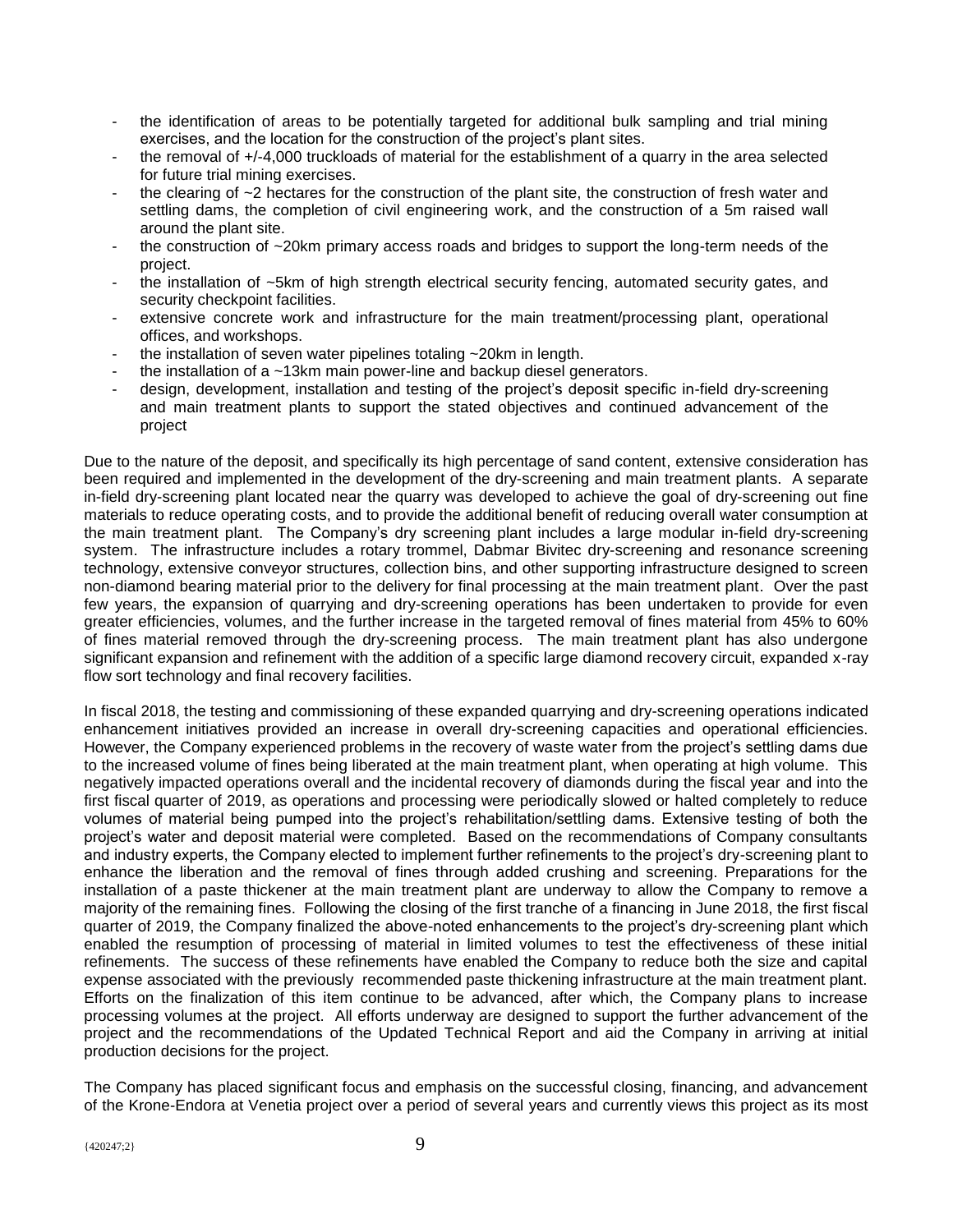significant business opportunity in the short-term. Building upon the success of the Krone-Endora acquisition, the related Tiffany & Co. strategic alliance and financing, and the further leveraging of management's experience, the Company also continues the process of identifying and evaluating other diamond mining opportunities with a view towards new acquisitions, development, and production opportunities.

**DMI Diamonds South Africa (Pty) Limited ("DMI Diamonds") –** Is the Company's 100% owned South African subsidiary which is used as the Company's main corporate entity to support its South African projects and operations. As part of the Company's ongoing efforts to identify, acquire, and develop production-based projects, DMI Diamonds continuously evaluates and provides production support and equipment to various potential and ongoing projects within South Africa.

#### **MANAGEMENT AND CAPABILITIES**

There were no new appointments to the Company's management during the interim period ended September 30, 2018, and no changes to the Board of Directors. Mr. Dean H. Taylor remains a Director and the Company's President and Chief Executive Officer. The Company's Board of Directors consist of the Company's CEO, Mr. Dean Taylor (Chairman), the Company's CFO, Mr. Darren Vucurevich, world renowned kimberlite expert and professor Dr. Stephen E. Haggerty, and corporate executive Mr. Sheldon Nelson.

The Company has developed extensive relationships with several industry leaders and employs the services of many of the same professional consulting firms which support the ongoing projects of large mining companies worldwide. These relationships assist the Company in its ability to successfully and cost effectively evaluate, plan, and execute on potential projects. The Company has ongoing access to an established operational team of well-trained service providers and suppliers in South Africa.

#### *SOUTH AFRICAN MINING CHARTER – BLACK ECONOMIC EMPOWERMENT (BEE)*

In October 2002, with the support of all mining houses and labor unions concerned, the Broad-Based Socio-Economic Empowerment ("BEE") Charter was introduced by South African Cabinet. This Charter called for certain ownership and management goals in the mining industry for the benefit of historically disadvantaged South Africans within five years. These objectives have been set with the goal of providing equitable access to the nation's vast mineral resources for all South Africans. Many of these historically disadvantaged people are wellqualified, skilled workers already in the field and provide a wealth of opportunity for junior companies such as Diamcor. The advent of a new democratic constitution in South Africa has resulted in significant changes and restructuring of what was once referred to as the "big six" mining houses which traditionally controlled mining production and mineral rights within the region. New legislation has seen the phasing out of this past oligarchy and a shift of focus towards the government accommodating small mining companies and creating various opportunities for junior operations to prosper and grow when affiliated with successful Black Empowerment Partners.

On March 5, 2008, the Company announced a formal joint venture partnership with well-established South African BEE group Nozala. This partnership is currently reflected in the Diamcor South African subsidiary, DMI Minerals, which was formed to pursue diamond mining projects with near-term production potential within South Africa which fit within the Company's stated focus and strategy. Under the terms of the joint venture, which exceed the stated requirements of the BEE charter in South Africa, Diamcor retained a 70% direct ownership in the DMI Minerals subsidiary, with Nozala acquiring a 30% direct shareholder ownership interest. Operationally, expenses charged to the development of any projects held by the entity, and the profits generated, will be similarly proportional. The Company considers this joint venture to be a significant achievement because not only is Nozala a respected and established BEE group representing the interests of some estimated 500,000 rural women shareholders, but it is also a well-respected corporate entity in the South African business community. These attributes have the potential to enhance the Company's ability to achieve its stated growth objectives of securing additional projects within South Africa in a corporately responsible way.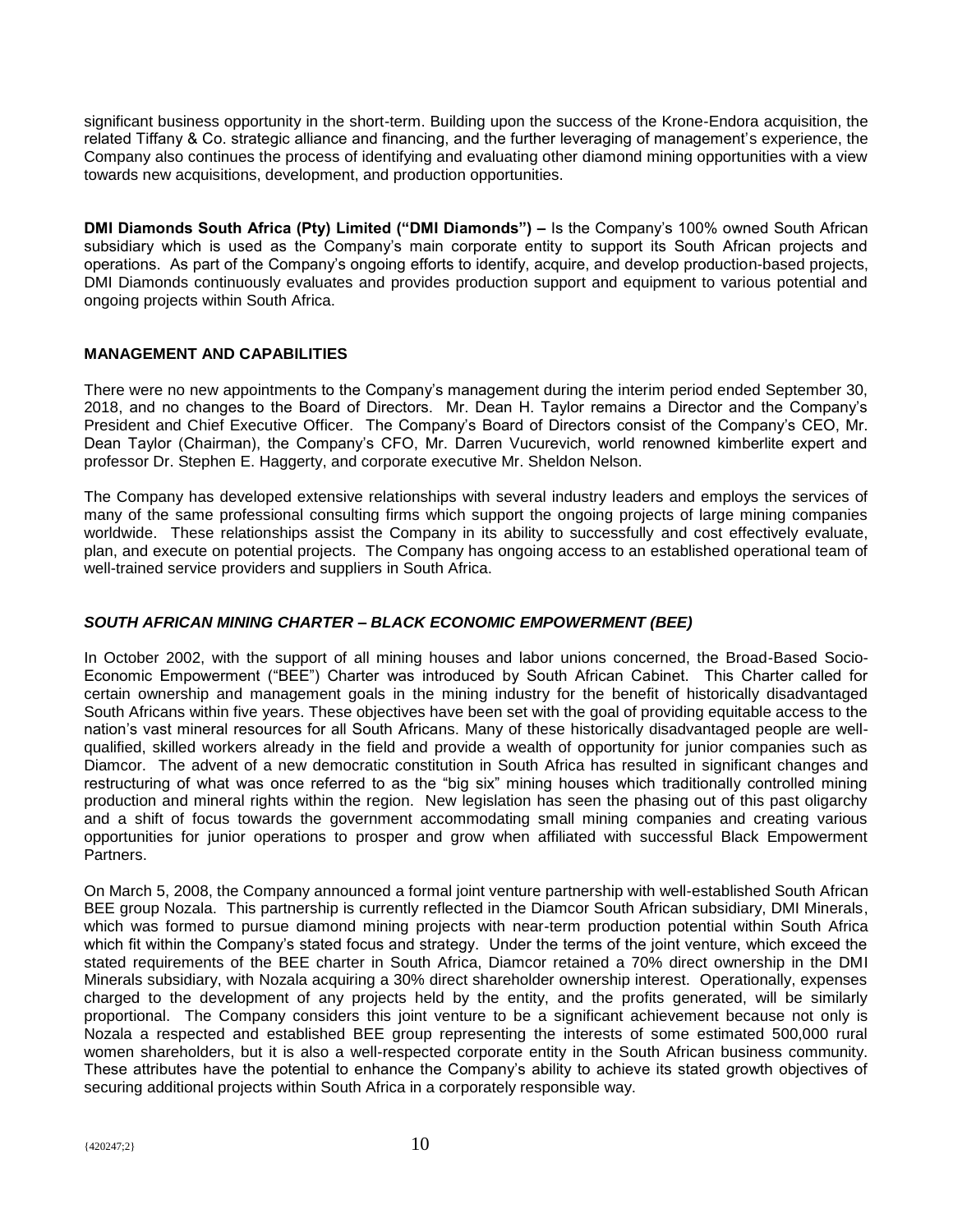The Company has gained considerable insight into the workings of the new BEE Charter, as well as the government expectations and requirements, through its previous operational history. The Company believes that well-organized BEE groups can provide value to the Company through their investment, professional affiliations, corporate knowledge, the management of BEE objectives and the assurance that a meaningful broad-based benefit is achieved by their involvement. The Company has chosen to align itself only with groups which demonstrate a proven track record and ability to achieve these government mandated objectives, which in turn will enhance the Company's ability to achieve its growth objectives by participating in the higher profile acquisitions where Corporate Social Responsibility (CSR) objectives are of paramount importance.

#### **SELECTED QUARTERLY FINANCIAL INFORMATION**

The quarterly financial results are presented in IFRS, and all figures include the results of operations in South Africa.

| March 31, 2019 Fiscal Year                   |                                         |                                           |                                      |                                       |  |  |
|----------------------------------------------|-----------------------------------------|-------------------------------------------|--------------------------------------|---------------------------------------|--|--|
|                                              | <b>Fourth Quarter</b><br>March 31, 2019 | <b>Third Quarter</b><br>December 31, 2018 | Second Quarter<br>September 30, 2018 | <b>First Quarter</b><br>June 30, 2018 |  |  |
| <b>Gross Revenue</b>                         | \$<br>0                                 | \$<br>0                                   | \$<br>1,041,470                      | \$<br>193,606                         |  |  |
| <b>Total Expenses</b>                        |                                         |                                           | 1,470,758                            | 1,684,759                             |  |  |
| Net (Loss) for Period                        |                                         |                                           | (417, 368)                           | (1,479,140)                           |  |  |
| Net (Loss) per Share (Basic)                 |                                         |                                           | (0.01)                               | (0.02)                                |  |  |
| Cash Flow (Used in)<br>Operations            |                                         |                                           | (745, 019)                           | (1,033,275)                           |  |  |
| Cash and Cash Equivalents<br>(End of Period) |                                         |                                           | 569,466                              | 442,076                               |  |  |
| Assets                                       |                                         |                                           | 9,660,571                            | 9,314,024                             |  |  |
| <b>Dividends</b>                             |                                         |                                           | Nil                                  | Nil                                   |  |  |

| March 31, 2018 Fiscal Year                   |                                         |                                           |                                             |                                       |  |  |
|----------------------------------------------|-----------------------------------------|-------------------------------------------|---------------------------------------------|---------------------------------------|--|--|
|                                              | <b>Fourth Quarter</b><br>March 31, 2018 | <b>Third Quarter</b><br>December 31, 2017 | <b>Second Quarter</b><br>September 30, 2017 | <b>First Quarter</b><br>June 30, 2017 |  |  |
| Gross Revenue                                | \$<br>769,961                           | \$<br>1,051,639                           | \$<br>1,650,994                             | \$<br>2,476,234                       |  |  |
| <b>Total Expenses</b>                        | 2,406,706                               | 2,162,954                                 | 2,660,800                                   | 3,133,043                             |  |  |
| Net (Loss) for Period                        | (1,223,303)                             | (1,097,412)                               | (998, 780)                                  | (652, 102)                            |  |  |
| Net (Loss) per Share (Basic)                 | (0.01)                                  | (0.02)                                    | (0.02)                                      | (0.01)                                |  |  |
| Cash Flow (Used in)<br>Operations            | (446, 036)                              | (835, 870)                                | (61, 901)                                   | (597, 300)                            |  |  |
| Cash and Cash Equivalents<br>(End of Period) | 520,312                                 | 383,298                                   | 656,478                                     | 1,549,157                             |  |  |
| Assets                                       | 11,382,523                              | 10,808,096                                | 11,067,970                                  | 12,974,608                            |  |  |
| <b>Dividends</b>                             | Nil                                     | Nil                                       | Nil                                         | Nil                                   |  |  |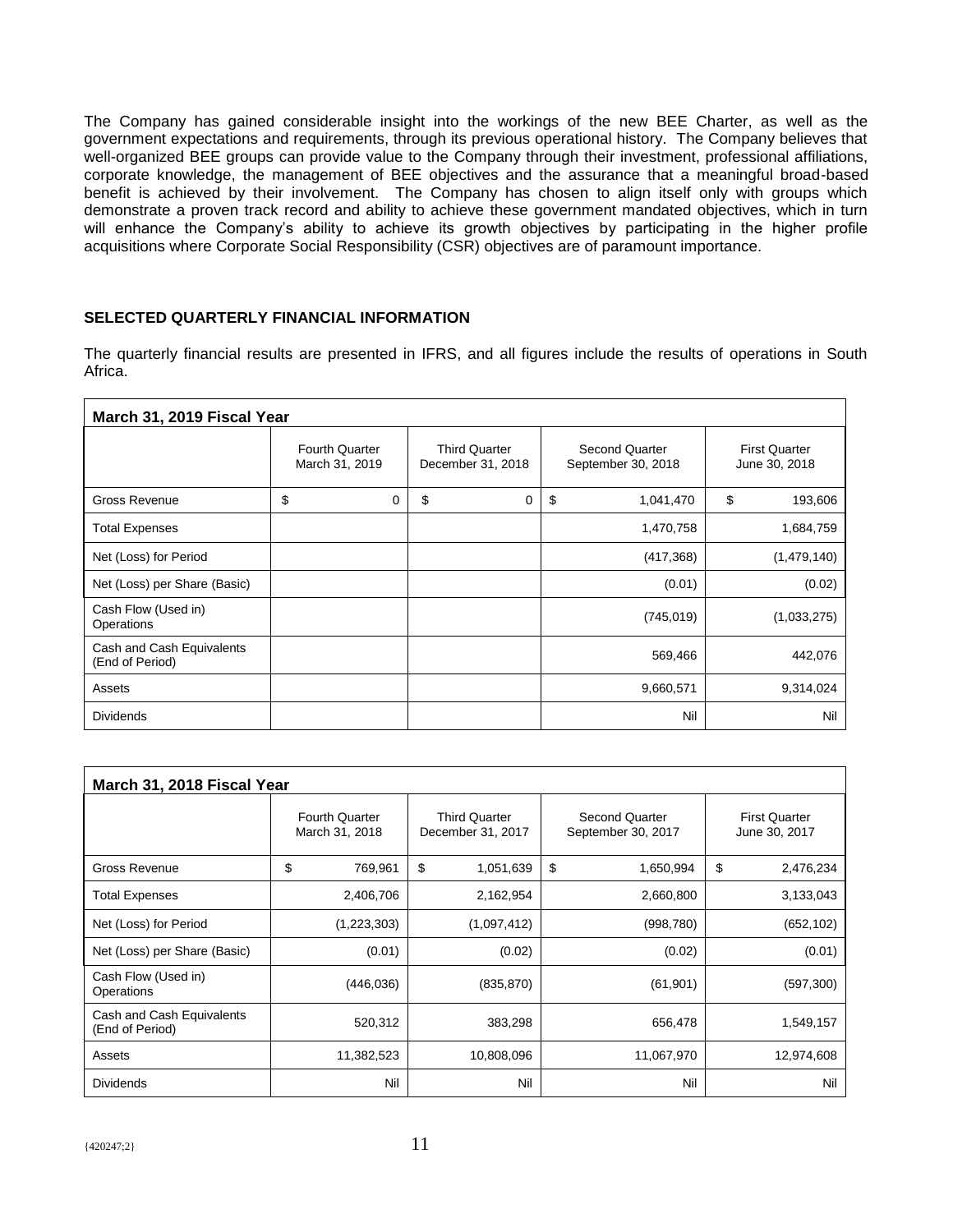| March 31, 2017 Fiscal Year                   |                                         |                                           |                                      |                                       |  |  |
|----------------------------------------------|-----------------------------------------|-------------------------------------------|--------------------------------------|---------------------------------------|--|--|
|                                              | <b>Fourth Quarter</b><br>March 31, 2017 | <b>Third Quarter</b><br>December 31, 2016 | Second Quarter<br>September 30, 2016 | <b>First Quarter</b><br>June 30, 2016 |  |  |
| Gross Revenue                                | \$<br>386,629                           | \$<br>1,601,983                           | \$<br>1,543,063                      | \$<br>2,396,750                       |  |  |
| <b>Total Expenses</b>                        | 844,658                                 | 2,702,660                                 | 2,454,988                            | 2,365,805                             |  |  |
| Net (Loss) for Period                        | (816, 456)                              | (1,088,392)                               | (899, 924)                           | 38,700                                |  |  |
| Net (Loss) per Share (Basic)                 | (0.01)                                  | (0.01)                                    | (0.01)                               | (0.00)                                |  |  |
| Cash Flow (Used in)<br>Operations            | 70,508                                  | 678,270                                   | (284, 942)                           | (378, 570)                            |  |  |
| Cash and Cash Equivalents<br>(End of Period) | 264,937                                 | 1,365,770                                 | 5,420,236                            | 782,592                               |  |  |
| Assets                                       | 11,882,433                              | 8,621,635                                 | 12,992,032                           | 8,769,832                             |  |  |
| <b>Dividends</b>                             | Nil                                     | Nil                                       | Nil                                  | Nil                                   |  |  |

During the quarter ended September 30, 2018, the Group (as defined below) continued to advance the Krone-Endora at Venetia project to aid the Company in arriving at initial production decisions.

#### **QUARTERLY RESULTS ANALYSIS**

As of September 30, 2018, the Company held assets of \$9,660,571 which included cash and cash equivalents of \$569,466, accounts receivable of \$393,733 from the sale of rough diamonds, value added tax, and other receivables. diamond inventory of \$748,089, and prepaid expenses of \$29,624. The Company held restricted cash of \$715,414 associated with a guarantee for certain rehabilitation obligations and electrical guarantees. The net book value of property, plant and equipment assets was \$7,204,245.

As of September 30, 2018, the Company's total liabilities were \$6,873,929. Accounts payable related to facility expansion and upgrades underway at Krone-Endora, trade, tax, accrued salaries and benefits payable were \$720,137. The current portion of debt from the Tiffany & Co. convertible debenture and payments due in the next 12 months is \$3,880,898. The Company had an estimated deferred tax liability of \$488,868. The decommissioning liability associated with the Krone-Endora at Venetia project is \$252,263, and \$1,531,763 was recorded as due to the Company's BEE partner in conjunction with loan amounts, which have no set terms of repayment and are being used by DMI Minerals South Africa (Pty) Ltd.

The Company operates in one market segment for the mining and sale of rough diamonds to the world market. The Company's financial instruments consist of cash and cash equivalents, restricted cash, receivables and accounts payables and accrued liabilities. Unless otherwise noted, management believes the Company is not exposed to any significant interest, currency or credit risks arising from these instruments. The Company's financial statements are consolidated and shown in Canadian dollars as required and conversions from foreign exchange are noted. A majority of the Company's operational facilities are situated in South Africa and the Company follows standard South African policy with respect to both the investment and removal of funds into projects and operations within South Africa.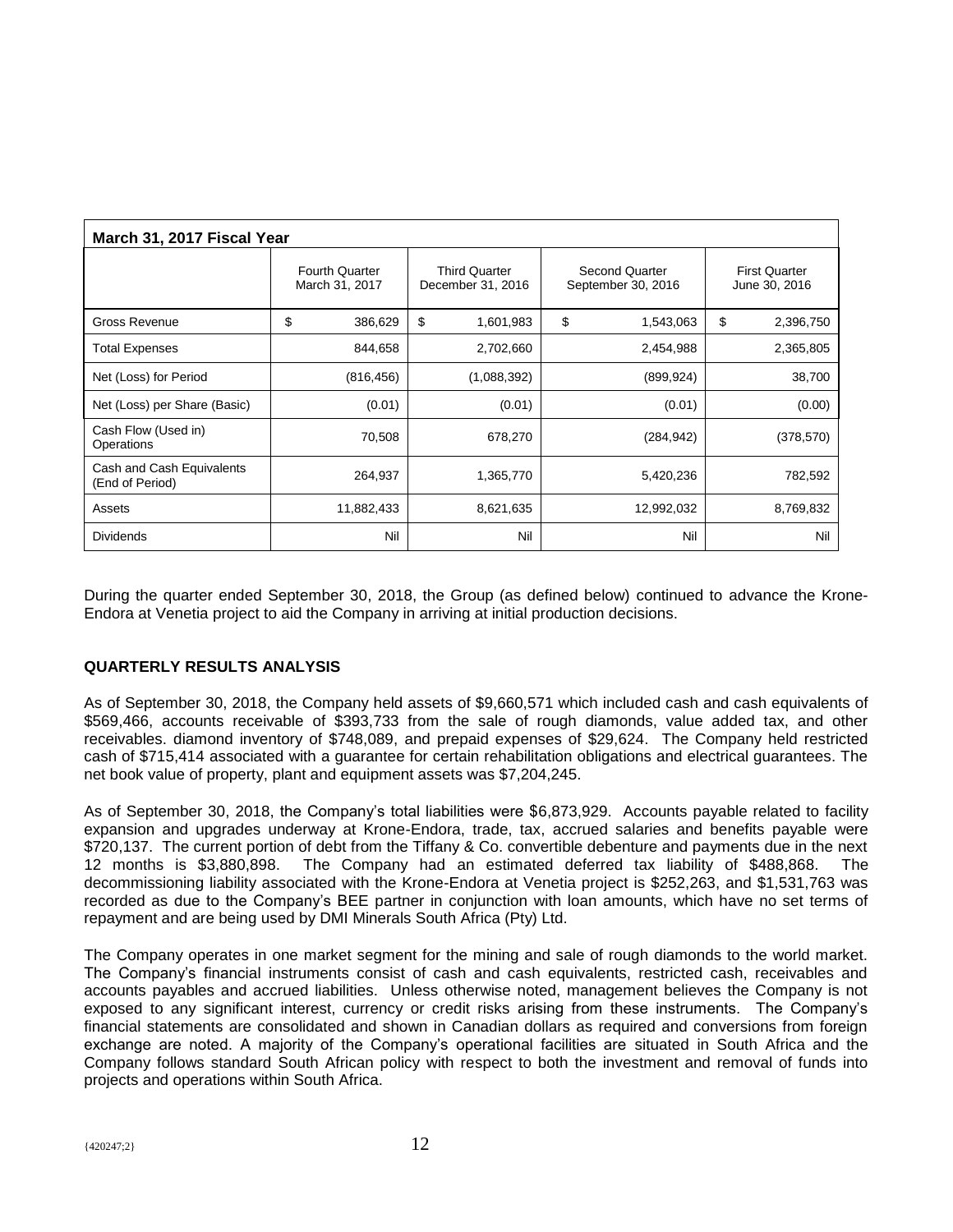#### *Revenue*

The Company reports revenue of \$1,041,470 (US \$726,588), a decrease when compared to revenues of \$1,650,994 (US \$1,334,335) realized during the same period in the prior fiscal year. The reduction in sales was due to a significant decrease in recoveries and processing volumes during the current quarter, for reasons previously set forth, as compared to the same period during the prior fiscal year. The Company realized a price per carat of (US) \$278 as compared to an average price per carat of (US) \$172 in the same period in 2017. The change in the average dollar per carat during the current period was partially attributable to the inclusion of larger size fractions of material in processing, which in turn yielded a number of higher value rough diamonds in the 10.8 to 20.0 carat range. The recovery of all rough diamonds to date, were incidental to the ongoing commissioning and testing and trial mining exercises being performed by the Company.

The Company realized \$13,116 from interest and other income and a loss of \$1,196 for foreign exchange, as compared to realizing \$14,316 from interest and other income, and a loss of \$3,305 for foreign exchange for the same period during the prior fiscal year. The Company anticipates it will realize additional revenues from the incidental recoveries and the sale of rough diamonds after September 30, 2018.

#### *Cost of Sales or Operating Expenses*

Operating expenses are comprised primarily of labor, management, contracted labor and equipment, utilities, fuel, and other associated expenses incurred at the project. The most significant of these operating expenses are the heavy equipment (Excavators, Trucks, etc.) and diesel fuel costs associated with trial mining operations, followed by plant maintenance and consumables, wages and expenses associated with mine management and employees, and consulting fees associated with various ongoing advancement, compliance, and reporting requirements at the project. During the interim period ended September 30, 2018, the Company realized operating expenses of \$521,429 a significant decrease when compared to \$1,220,143 realized during the same period in the prior fiscal year. This decrease was attributable to a significant reduction in heavy equipment costs and reduced processing of material due to the efforts being undertaken to address the previously noted fines issue.

#### *General and Administrative Expenses*

Total general and administrative expenses for the interim period ended September 30, 2018 were \$949,329, a slight increase when compared to \$896,625 incurred during the same period in fiscal 2018. Accretion and depreciation expenses decreased to \$279,883 from \$329,394. Consulting fees increased to \$56,764 from \$49,318, and insurance costs increased to \$18,871 from \$14,569. Interest and bank charges increased slightly to \$136,764 from \$134,626 . Office expenses increased to \$46,049 from \$38,087, and professional fees increased to \$68,834 as compared to \$57,313. Investor relations expenses increased to \$119,223 as a result of capital funding initiatives, when compared to \$33,702 realized during the prior fiscal year. Salaries and wages decreased to \$126,579 from \$131,808. Expenses for transfer agent and regulatory fees increased to \$29,419 from \$18,758. Travel expenses decreased to \$66,943 for the interim period ended September 30, 2018, as compared to \$89,050 in the prior fiscal year.

General and administrative expenses were primarily incurred by the Company in support of the further advancement of the Krone-Endora at Venetia project's recommended work programs, the Company's continued advancement of the plant commissioning and testing exercises, updates, and expansions, the Company's preparations for its planned move to bulk sampling and trial mining exercises, as well as the Company's planned move to 24/7 operations in conjunction with the granting of the required permitting and Mining Right by the South African Department of Mineral Resources. The Company remains committed to managing its resources carefully and conserving cash.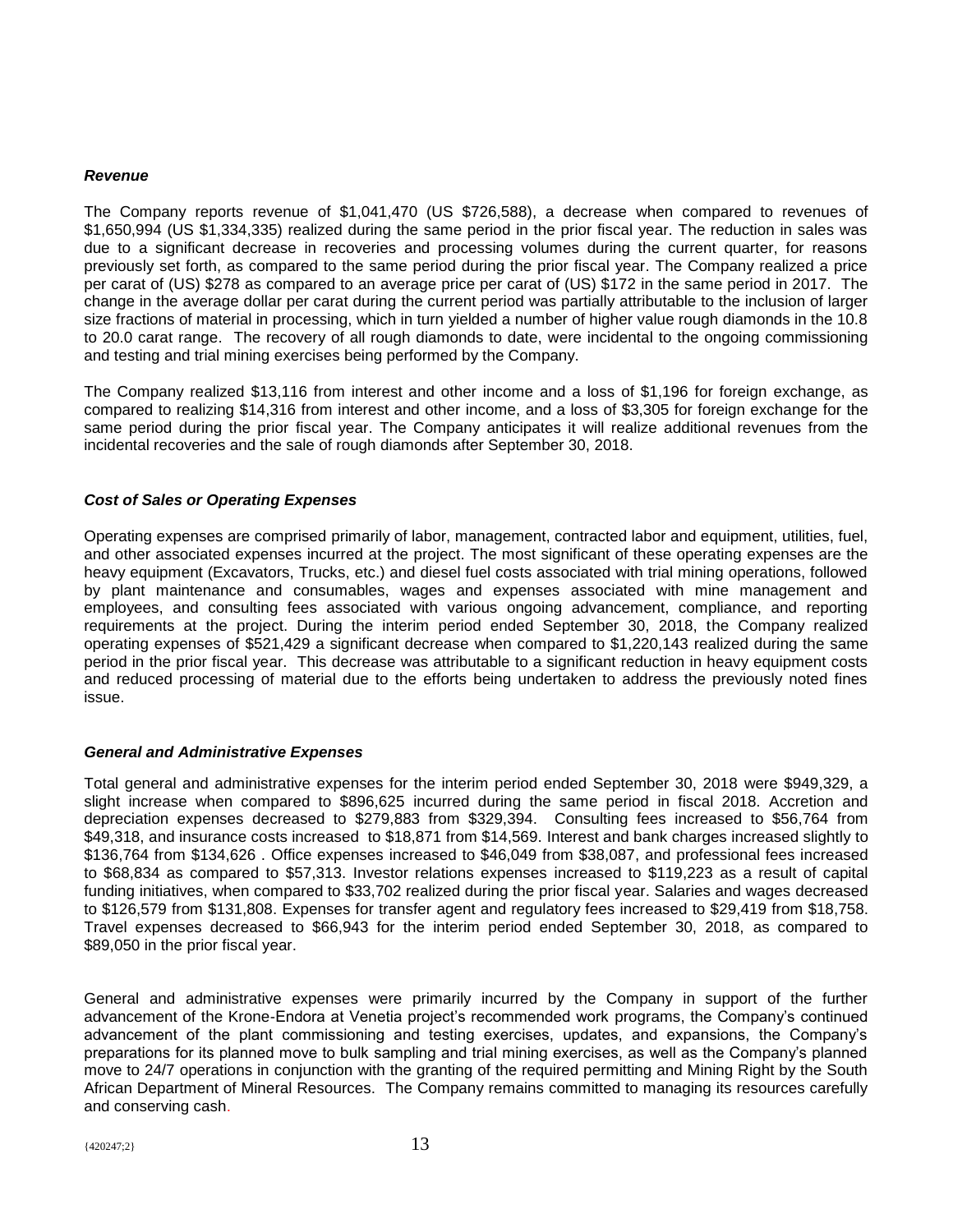#### *Net Earnings*

The Company generated income of \$1,041,470 net of commissions and fees from the recovery and sale of rough diamonds incidental to the ongoing commissioning and testing of facilities during the interim period ending September 30, 2018. The Company incurred \$521,429 in operating expenses and realized a net gain from operating activities of \$520,041. The Company incurred \$949,329 in general and administrative expenses, earned \$13,116 in interest and other income, realized a loss of \$1,196 for foreign exchange, which resulted in a net loss before tax of \$417,368 for the interim period ended September 30, 2018, as compared to a net loss of \$998,780 for the same period in the prior fiscal year. The Company recorded a foreign currency translation exchange loss of \$338,901 compared to a loss of \$556,801 for the same period in the prior fiscal year.

The following table provides a summary of the Company's financial operations:

|                                              | Six Month Interim Period Ended September 30 |  |                  |  |            |
|----------------------------------------------|---------------------------------------------|--|------------------|--|------------|
|                                              | 2018                                        |  | 2017             |  | 2016       |
| <b>Total Revenue</b>                         | 1,235,076 \$                                |  | 4,127,228 \$     |  | 3,939,813  |
| Net Income (Loss) Before Tax                 | $(1,896,510)$ \$                            |  | $(1,650,879)$ \$ |  | (861, 224) |
| Basic and Diluted Earnings (Loss) Per Common |                                             |  |                  |  |            |
| Share                                        | $(0.02)$ \$                                 |  | $(0.03)$ \$      |  | (0.01)     |
| <b>Total Assets</b>                          | 9,660,571 \$                                |  | 11,067,970 \$    |  | 12,992,032 |
| <b>Total Long-Term Liabilities</b>           | 2,272,894 \$                                |  | 3,441,360 \$     |  | 4.474.944  |
| Cash Dividend                                | Nil                                         |  | Nil              |  | Nil        |

#### **LIQUIDITY AND CAPITAL RESOURCES**

The Company recorded a net loss before tax of \$417,368 in the interim period ended September 30, 2018 as compared to a net loss of \$998,780 for the interim period ended September 30, 2017. The Company recorded negative cash flow from operating activities of \$745,019 compared to negative cash flow from operating activities of \$61,901 for the same period last year. As of September 30, 2018, the Company had an accumulated deficit of \$33,959,748.

*Cash Position.* As at September 30, 2018, the Company had cash and cash equivalents of \$569,466 (\$520,312 September 30, 2017), rough diamond inventory of \$748,089 (\$196,096 September 30, 2017), accounts receivable of \$393,733 (\$604,419 September 30, 2017), and prepaid expenses of \$29,624 (\$31,685 September 30, 2017). The Company believes it has adequate cash, or the potential to access additional capital if required, for the continued development, commissioning, bulk sampling, and advancement of the recommended work programs, and the potential to generate future revenues from the incidental recovery and sale of rough diamonds from the combined efforts underway at the project.

A portion of the cash on hand and available for use by the Company at September 30, 2018 was held in its foreign bank accounts in South Africa and is being used for the continued advancement of the Krone-Endora at Venetia project and for general corporate purposes. The Company also follows certain procedures to aid in the recovery and re-investment of funds from its projects and inter-corporate shareholder loans.

*Financing Activities.* Recent financings by the Company were designed to support the Company's strategy of leveraging its well-established operational history to identify, acquire, and develop assets which demonstrate the potential for the near-term sustained production of rough diamonds while minimizing shareholder dilution.

On March 23, 2011, shortly after the closing of the acquisition of Krone-Endora at Venetia project from De Beers, the Company entered into a long-term strategic alliance with Tiffany & Co. to expedite the advancement of the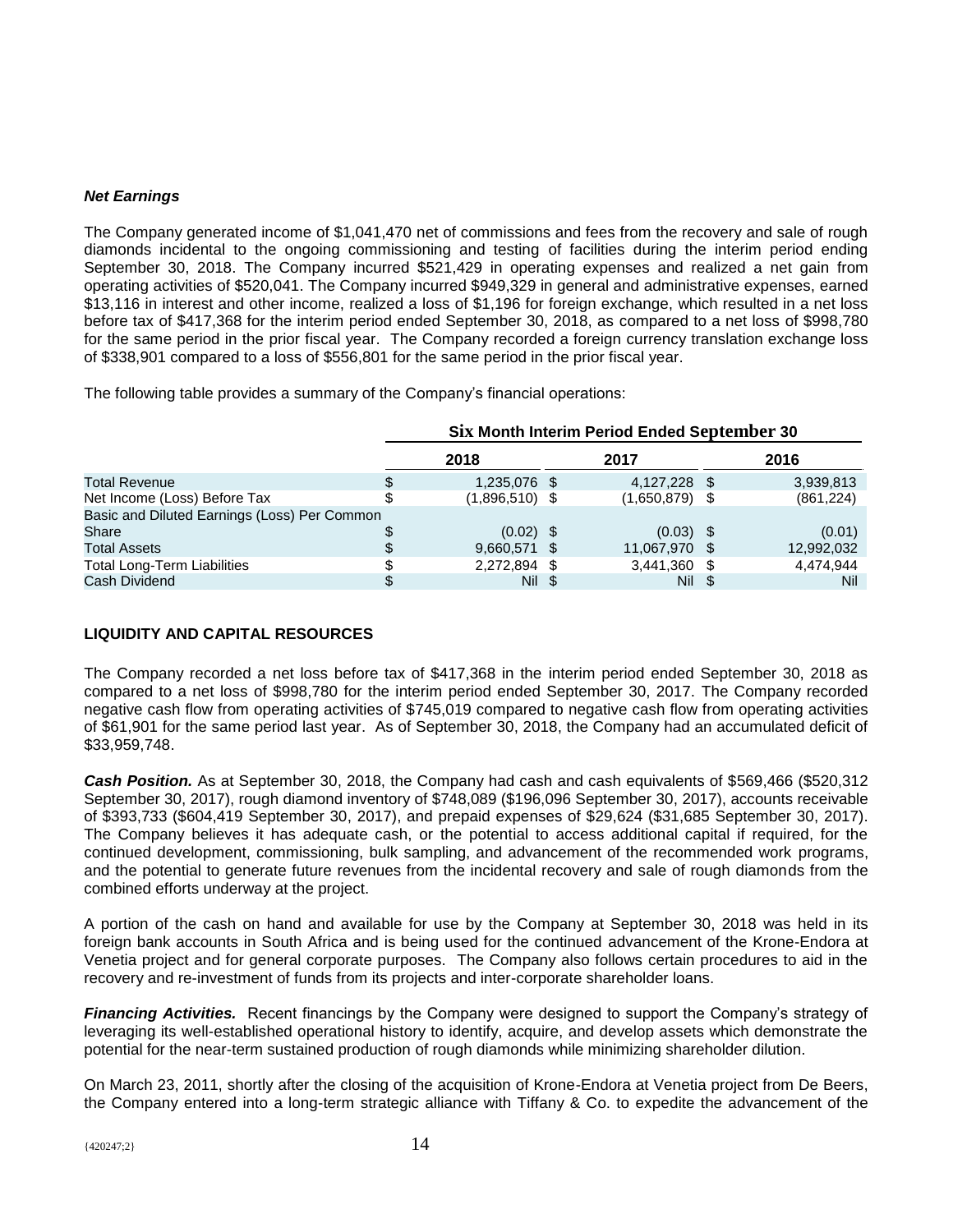project. Tiffany & Co., through its Canadian subsidiary, provided the Company with \$5,500,000 in financing, which included a \$3,500,000 Term Loan and a \$2,000,000 Convertible Debenture. The Term Loan had a 5-year term and a fixed rate of interest of 7% per annum. The loan was non-amortizing for a 24-month period and no interest or principal was due until after this 24-month period, at which time interest and principal would be payable monthly in accordance with a 36-month amortization schedule. The Company retained the right to repay the Term Loan and any accrued and unpaid interest due at any time without notice or penalty. The Convertible Debenture had a term of 5 years and a fixed rate of interest of 7% per annum. Like the Term Loan, interest accrued but was not payable for the 24-month period from the date of issuance, after which time interest would become due and payable monthly. On April 8<sup>th</sup>, 2013, the Company announced that it had exercised its right to convert the principal and accrued interest into Company common shares. A total of \$2,295,920 inclusive of principal and accrued interest was converted at the stipulated price of \$0.75 per common share, resulting in the issuance of 3,061,227 Company common shares to Tiffany & Co. In April 2013, the Company commenced with repayments as per the original terms of the agreement. In December of 2014, the Company and Tiffany & Co. agreed to defer any further payments to January of 2016. At that time, a change to the interest rate associated with the facility to 9% was also agreed to by the parties. In January of 2016, the Company and Tiffany & Co. agreed to defer any further payments to July of 2016. In February 2017, the Company and Tiffany agreed to defer payments until June 2017 at which time the remaining balances associated with this loan were paid in full.

On November 16, 2012, the Company announced that it had secured an additional \$4.0M in financing from Tiffany & Co. The \$4,000,000 in financing was provided by Tiffany's subsidiary, Tiffany & Co. Canada, via a \$2,400,000 term loan and a \$1,600,000 convertible debt debenture. The Term Loan has a fixed rate of interest of 9% and secured by a promissory note which was non-amortizing until January 2015, after which time principal and interest would become payable monthly in accordance with a 36-month amortization schedule. The Company retained the right to repay the outstanding principal and any accrued and unpaid interest due under the Promissory Note at any time without notice or penalty. The Convertible Debenture had a fixed rate of interest of 9% per annum, and was non-amortizing until January 2015, following which time principal and interest would be payable monthly in accordance with a 36-month amortization schedule. The Company retained the right to repay the outstanding principal and any accrued and unpaid interest, without penalty, on not less than 30-days' notice and subject to the conversion rights contained in the Convertible Debenture. Under the conversion rights of the Convertible Debenture, Tiffany & Co. Canada may convert the principal amount of \$1,600,000, along with any accrued and unpaid interest due at that time, in whole or in part, into Class A Common Shares (the "Shares") of the Company at a conversion price of CAD \$1.60 per Share. Early in 2014, the Company and Tiffany & Co. agreed to initially defer any payments on the \$2,400,000 term loan and the \$1,600,000 convertible debenture to January 2015. In December of 2014, the Company and Tiffany & Co. agreed to further defer any payments to January of 2016, with that date subsequently revised to defer any further payments to July of 2016. In February 2017, the Company and Tiffany agreed to defer payments until June 2017 at which time the outstanding payments were paid and scheduled payments recommenced. In September 2017, the Company and Tiffany & Co. verbally agreed to a temporary deferral of payments. The Company plans to resume payments once it is able to resume testing and commissioning exercises at increased volumes.

On December 13, 2017, the Company announced its intention, subject to TSX Venture Exchange approval, to extend the expiry date of 1,566,800 share purchase warrants ("Warrants"), which were exercisable to purchase up to 1,566,800 common shares in the authorized share capital of the Company at an exercise price of \$1.25 per share, from December 30, 2017 to December 30, 2018. All other terms of the Warrants remained unchanged. The extension of the expiry date of the warrants was subject to TSX Venture Exchange approval, and the Company received the required approval on December 21, 2017.

The Company completed a brokered private placement financing of 5,291,545 units at a price of \$1.10 per unit on August 31, 2016 resulting in gross proceeds of \$5,820,700, with over 90% of the units being acquired by institutional investors. Each unit consisted of one common share and one-half of one common share purchase warrant with an exercise price of \$1.60 expiring August 31, 2019. In conjunction with the closing of the financing, the Company paid aggregate cash commissions and legal fees of \$327,000 to agents, which included 6% of the gross proceeds received from subscriptions introduced to the Company by the agents. In addition, the Company issued an aggregate of 297,273 non-transferable warrants to agents, representing 6% of the number of units sold to subscribers introduced to the Company by agents. In addition, as part of a non-brokered portion of the offering, the Company paid to certain finders an aggregate cash commission of \$10,230, representing 6% of the gross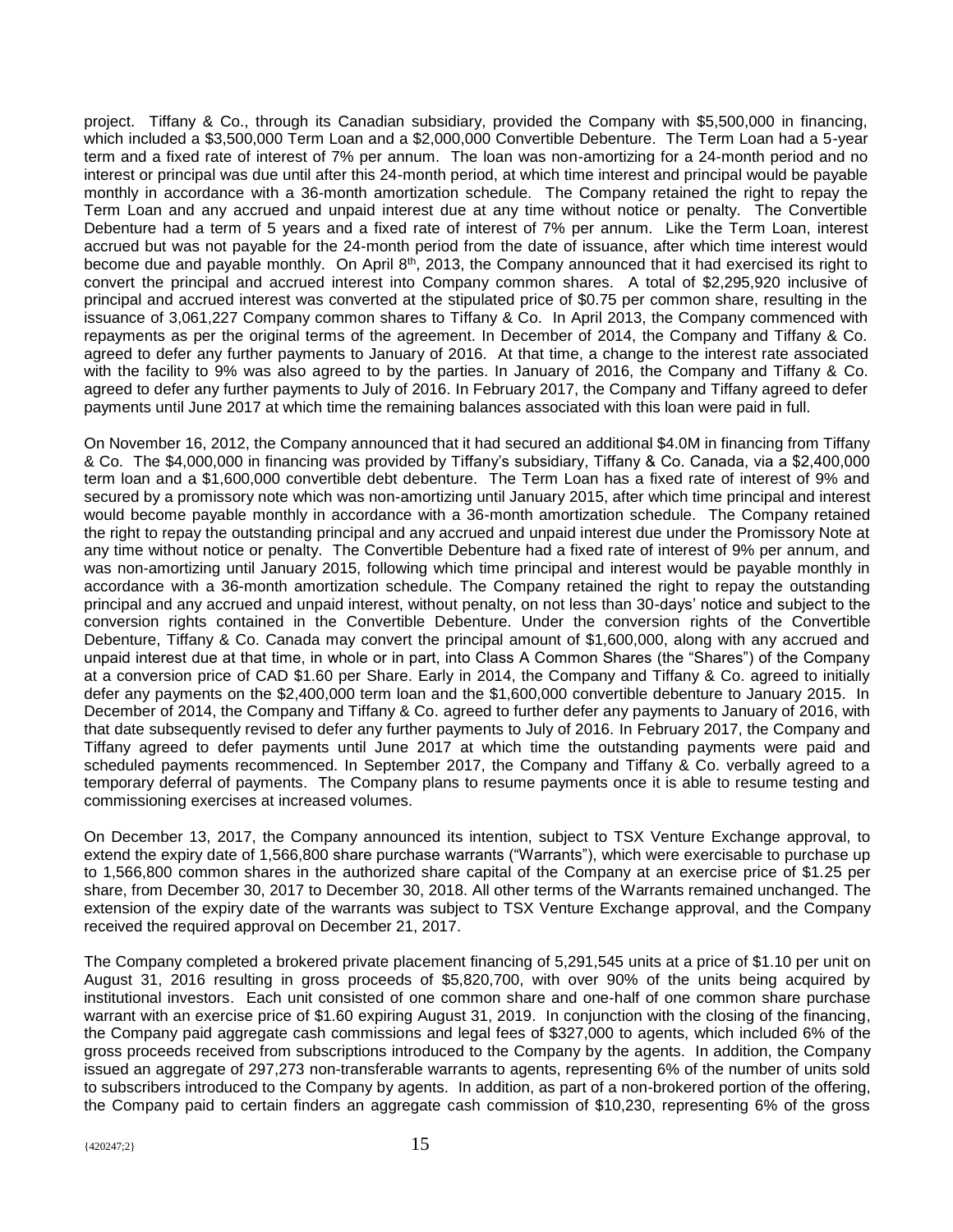proceeds received from subscribers introduced to the Company by such finders, and issued an aggregate of 9,300 non-transferable warrants to such finders, representing 6% of the number of units sold to subscribers introduced to the Company by such finders. All warrants issued to the agents and finders entitled the holder to purchase one share of the Company at an exercise price of \$1.60 until August 31, 2019. All shares and warrants issued were subject to a hold period ending on January 1, 2017.

The Company completed a non-brokered private placement financing of 4,956,909 units at a price of \$0.85 per unit on June 9, 2017, resulting in gross proceeds of \$4,213,373. Each unit consisted of one common share and one-half of one common share purchase warrant with each whole warrant being exercisable to purchase an additional common share at an exercise price of \$1.20, expiring June 9, 2020. In conjunction with the closing of the financing the Company paid aggregate cash commissions and legal fees of \$90,885 to agents, which represented 6% of the gross proceeds received from subscriptions introduced to the Company by the agents. In addition, the Company issued an aggregate of 106,923 non-transferable share purchase warrants to agents, representing 6% of the number of units sold to subscribers introduced to the Company by agents. Each warrant issued to the agents entitled the holder to purchase one share of the Company at an exercise price of \$1.20 until June 9, 2020. The shares and warrants issued were subject to a hold period ending on October 10, 2017.

The Company completed the first tranche of a non-brokered private placement financing of 5,715,950 units at a price of \$0.35 per unit on June 20, 2018, resulting in gross proceeds of \$2,000,582.50. Each unit consisted of one common share and one-half of one common share purchase warrant with each whole warrant being exercisable to purchase an additional common share at an exercise price of \$0.60, expiring June 20, 2021. In conjunction with the closing of the financing the Company paid aggregate cash commissions and finder's fees of \$1,814.40 to agents, which represented 6% of the gross proceeds received from subscriptions introduced to the Company by the agents. In addition, the Company issued an aggregate of 5,194 non-transferable share purchase warrants to agents, representing 6% of the number of units sold to subscribers introduced to the Company by agents. Each warrant issued to the agents entitled the holder to purchase one share of the Company at an exercise price of \$0.60 until June 20, 2021. The shares and warrants issued were subject to a hold period ending on October 21, 2018.

The Company completed the second tranche of a non-brokered private placement financing of 3,510,315 units at a price of \$0.35 per unit on August 29, 2018, resulting in gross proceeds of \$1,228,610.25. Each unit consisted of one common share and one-half of one common share purchase warrant with each whole warrant being exercisable to purchase an additional common share at an exercise price of \$0.60, expiring August 29, 2021. In conjunction with the closing of the financing the Company paid aggregate cash commissions and finder's fees of \$6,510.00 to agents, which represented 6% of the gross proceeds received from subscriptions introduced to the Company by the agents. In addition, the Company issued an aggregate of 18,600 non-transferable share purchase warrants to agents, representing 6% of the number of units sold to subscribers introduced to the Company by agents. Each warrant issued to the agents entitled the holder to purchase one share of the Company at an exercise price of \$0.60 until August 29, 2021. The shares and warrants issued were subject to a hold period ending on December 30, 2018.

As of September 30, 2018, the Company had 63,885,888 common shares issued and outstanding and has authorized capital of an unlimited number of shares.

*Working Capital.* As of September 30, 2018, the Company had negative working capital of \$2,860,123 as compared to negative working capital of \$1,341,351 at September 30, 2017. Working capital is calculated based on current assets less current liabilities.

*Future Capital Requirements.* The Company has incurred losses since its inception. However, given the Company's closing of the Krone-Endora at Venetia project acquisition, its successful recent financings, the successful advancement of the project, the continued work on the upgrades, expansion, and commissioning of the modular plants at the project, the initial sales of rough diamonds incidentally recovered from the ongoing commissioning and testing exercises, the successful granting of the required Mining Right by the South African Department of Mineral Resources, and the successful granting of a Water Use License by the South African Department of Water Affairs, the Company anticipates it has the potential ability to finance the recommended bulk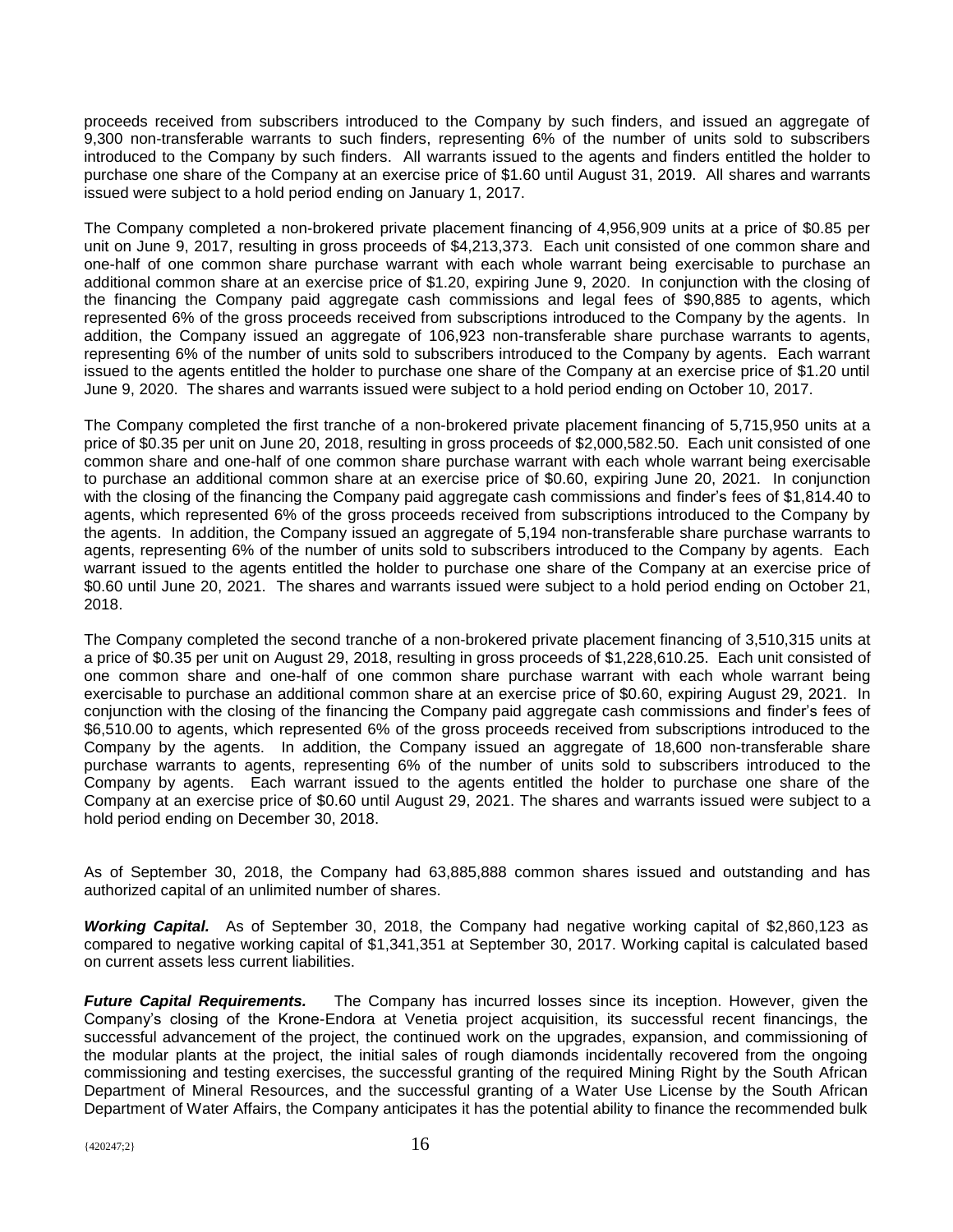sampling and large-scale trial mining operations underway which are designed to aid the Company in arriving at an initial production decision for the Krone-Endora at Venetia project. Its ability to continue as a going concern will depend on the results of its operations, its ability to become profitable through the continued sale of rough diamonds and / or its ability to raise additional capital.

There can be no assurance that the Company will be able to secure sufficient incidental recoveries, or sell rough diamonds, or continue to raise funds, in which case the Company may be unable to meet its obligations. Should the Company be unable to realize its assets and discharge its liabilities in the normal course of business, the net realizable value of its assets may be materially less than the amounts recorded on the balance sheets.

#### **OFF-BALANCE SHEET ARRANGEMENTS**

The Company has no off-balance sheet arrangements.

#### **CONTRACTUAL OBLIGATIONS**

The Company has a commitment to lease office space at a rate of \$3,469 per month. The lease expires in May 2022. The minimum lease payments under this lease are \$41,628 per year.

#### **SIGNIFICANT ACCOUNTING JUDGMENTS, ESTIMATES AND ASSUMPTIONS**

The preparation of the consolidated financial statements in conformity with IFRS for the Company and its subsidiaries, namely DMI Minerals South Africa (Pty) Ltd., and DMI Diamonds South Africa (Pty) Ltd. (collectively the "Group"), requires management to make judgments, estimates and assumptions that affect the reported amounts of assets, liabilities and contingent liabilities at the date of the consolidated financial statements and reported amounts of revenues and expenses during the reporting period. Estimates and assumptions are continuously evaluated and are based on Management's experience and other factors, including expectations of future events that are believed to be reasonable under the circumstances. However, actual outcomes can differ from these estimates. Information about significant areas of estimation uncertainty considered by Management in preparing the consolidated financial statements is described below.

#### *Mine development costs*

Certain direct costs related to the acquisition, advancement and exploration of the mining properties are capitalized until the technical feasibility and commercial viability of the property is determined. Viability of the project is determined using management's assessment of several factors including operational levels, mineral recovery levels, attainment of required mining permits, and other relevant factors. Until technical feasibility and commercial viability is achieved, the Group will continue to follow their significant accounting policy for mine development costs. The timing of commercial viability also has an impact on the going concern assumption. Currently, the Group anticipates an initial decision to move to full scale mining and commercial levels of operations in calendar 2020 after performing an evaluation of certain economic factors. The mine development costs recognized during development are not depreciated until they become available for use, as intended by management.

#### *Mining Property*

Title to mining properties involves certain inherent risks due to the difficulties of determining the validity of certain claims as well as the potential for problems arising from the frequently ambiguous conveyance history characteristic of many mining properties. The Group has diligently investigated rights of ownership of all the mineral concessions in which it has an interest and, to the best of its knowledge, all agreements relating to such ownership rights are in good standing. However, this should not be construed as a guarantee to title. The concessions may be subject to prior claims, agreements or transfers and rights of ownership may be affected by undetected defects.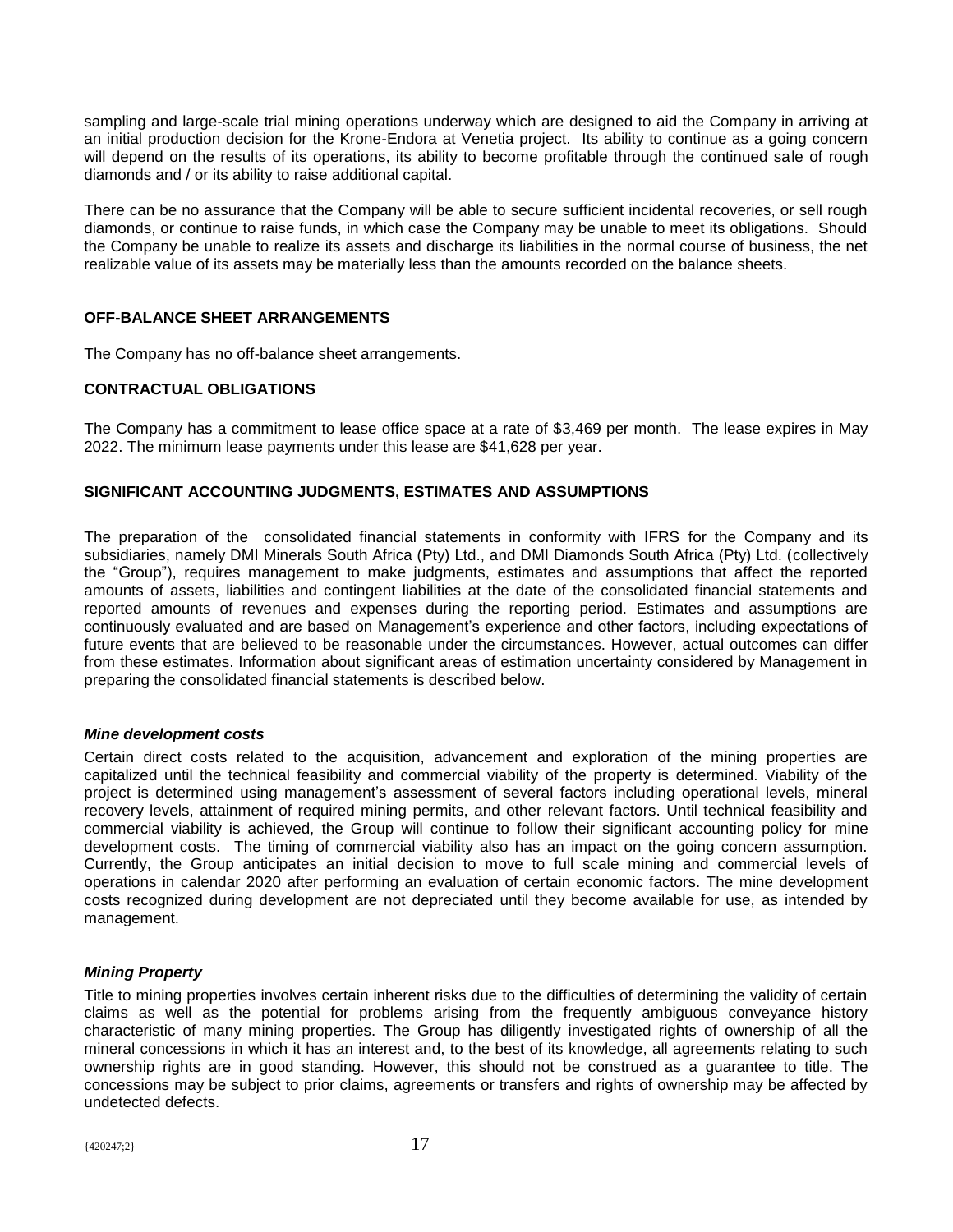#### *Reserve and resource estimates*

Diamond reserves are estimates of the amount of diamonds that can be economically and legally extracted from the Group's mining properties. The Group does not currently have any diamond reserves due to the nature and type of the resource. The Group has assigned inferred resources to the project based on information compiled by appropriately qualified persons relating to the geological data on the size, depth and shape of the ore body, and requires complex geological judgments to interpret the data. The estimation of resources is based upon factors such as estimates of foreign exchange rates, commodity prices, future capital requirements, and production costs along with geological assumptions and judgments made in estimating the size and grade of the ore body. Changes in the resource estimates may impact upon the carrying value of mine development cost, mine properties, property, plant and equipment, decommissioning liability, recognition of deferred tax assets, and depreciation charges.

#### *Impairment of non-financial assets*

At each reporting period, the Group assesses each cash generating unit ("CGU") to determine whether any indication of impairment exists. Where an indicator of impairment exists, a formal estimate of the recoverable amount is made, which is considered to be the higher of the fair value less costs of disposal and value in use. As at September 30, 2018 and March 31, 2018, there were no indicators of impairment based on the following factors:

- a. The mining rights are not expected to expire in the near term;
- b. The Group is continuing with further advancement and development of the project and acquiring further property, plant and equipment; and
- c. Current information suggests there are significant inferred resources that demonstrate the potential to deliver future economic benefits, although the economic viability of such mineral resources has not yet been assessed.

#### *Recovery of deferred tax assets*

Judgment is required in determining whether deferred tax assets are recognized on the consolidated statement of financial position. Deferred tax assets, including those arising from un-utilized tax losses, require management to assess the likelihood that the Group will generate taxable earnings in future periods, in order to utilize recognized deferred tax assets. Estimates of future taxable income are based on forecast cash flows from operations and the application of existing tax laws in each jurisdiction. To the extent that future cash flows and taxable income differ significantly from estimates, the ability of the Group to realize the net deferred tax assets recorded at the reporting date could be impacted. Additionally, future changes in tax laws in the jurisdictions in which the Group operates could limit the ability of the Group to obtain tax deductions in future periods.

#### *Provisions*

In the determination of provisions, management is required to make a significant number of estimates and assumptions with respect to activities that will occur in the future including the ultimate amounts and timing of settlements, inflation factors, risk-free discount rates, and expected changes in legal, regulatory, environmental and political environments. A change in any one of the assumptions could impact estimated future obligations and in return, profit or loss, and in the case of the decommissioning liability, property, plant and equipment balances.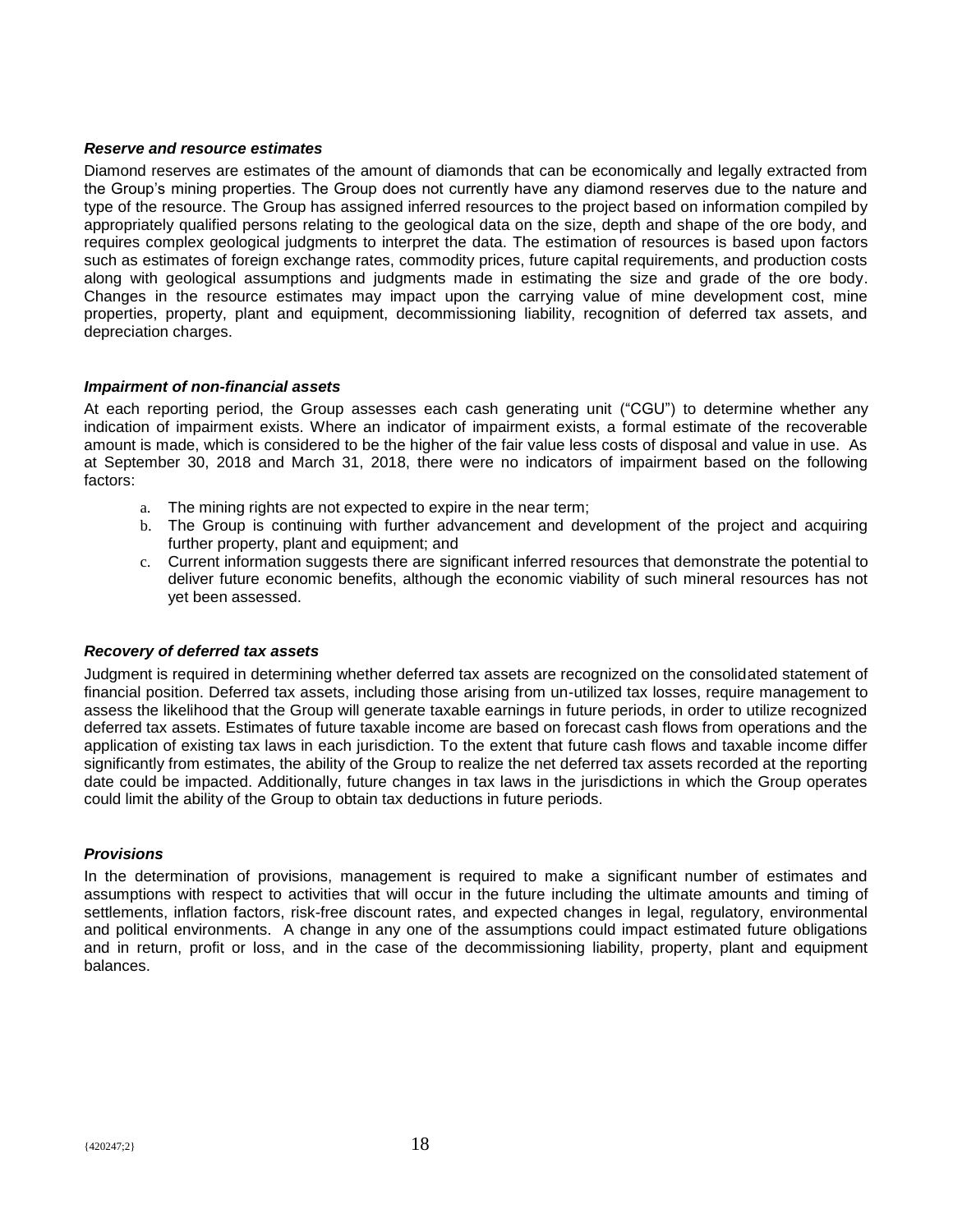#### **New and amended accounting standards**

Certain new standards, interpretations, amendments and improvements to existing standards were issued by the IASB or IFRS Interpretation Committee. The Group intends to adopt those standards when they become effective. The Group has yet to assess the full impact of these standards.

- IFRS 15, "Revenue from contracts with customers", replaces the existing revenue recognition guidance with a new framework to determine the timing and measurement of revenue, providing users of the financial statements more information and relevant disclosures. IFRS 15 is effective for annual periods beginning on or after January 1, 2018, with early adoption permitted. The Group has not yet assessed the impact of the new standard.
- IFRS 9, "Financial Instruments", addresses requirements for the classification and measurement of financial instruments, impairment methodology and hedge accounting. The IASB set a mandatory effective date for annual periods beginning on or after January 1, 2018. The Group has not yet assessed the impact of the new standard.
- In January 2016, the IASB issued IFRS 16, Leases ("IFRS 16"), which replaces IAS 17, Leases and its associated interpretative guidance. IFRS 16 applies a control model to the identification of leases, distinguishing between a lease and a services contract on the basis of whether the customer controls the assets being leased. For those assets determined to meet the definition of a lease, IFRS 16 introduces significant changes to the accounting by lessees, introducing a single, on-balance sheet accounting model that is similar to current finance lease accounting, with limited exceptions for shortterm leases or leases of low value assets. Lessor accounting remains similar to current accounting practice. The standard is effective for annual periods beginning on or after January 1, 2019, with early application permitted for entities that have also adopted IFRS 15. The Group has not yet assessed the impact of the final standard.
- IFRS 2 Share-based payments. The amendment clarifies the measurement basis for cash-settled share-based payments and the accounting for modifications that change an award from cash-settled to equity-settled. It also introduces an exception to the principles in IFRS 2 that will require an award to be treated as if it was wholly equity-settled, where an employer is obliged to withhold an amount for the employee's tax obligation associated with a share-based payment and pay that amount to the tax authority. The completed version of IFRS 2 is effective for annual periods beginning on or after January 1, 2018, with early adoption permitted. Based on the Company's assessment, the Company does not expect this standard to have a significant measurement or disclosure impact on our financial statements.

#### *FINANCIAL INSTRUMENTS*

Financial instruments are classified as at fair value through profit or loss, loans and receivables, held-to-maturity, available-for-sale, other financial liabilities or as derivatives designated as hedging instruments in an effective hedge, as appropriate. The Group determines the classification of its financial instruments at initial recognition. All financial instruments are recognized initially at fair value plus, in the case of financial assets not at fair value through profit or loss, directly attributable transaction costs.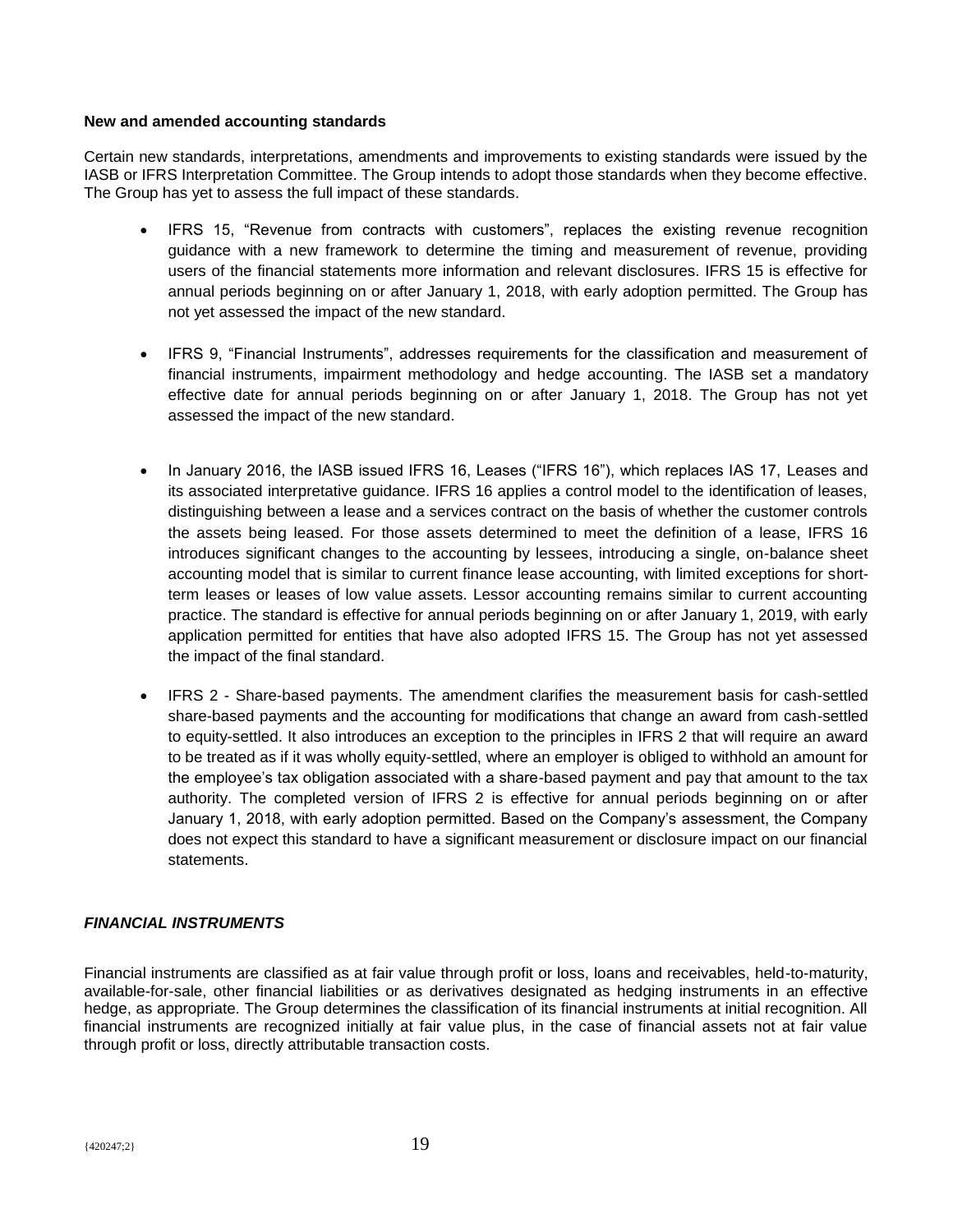#### *Subsequent measurement*

The subsequent measurement of financial instruments depends on their classification as follows:

#### *Financial instruments at fair value through profit or loss*

Financial instruments at fair value through profit or loss include financial instruments held for trading and financial instruments designated upon initial recognition at fair value through profit or loss. Financial instruments are classified as held for trading if they are acquired for the purpose of selling or repurchasing in the near term. Financial instruments at fair value through profit or loss are carried in the consolidated statement of financial position at fair value with changes in fair value recognized in finance income or finance costs in profit or loss. Transaction costs are expensed. Instruments in this category include cash and cash equivalents and restricted cash

#### *Loans and receivables*

Loans and receivables are non-derivative financial assets with fixed or determinable payments that are not quoted in an active market. After initial measurement, such financial assets are subsequently measured at amortized cost using the effective interest rate ("EIR") method, less impairment. Amortized cost is calculated by taking into account any discount or premium on acquisition and fees or costs that are an integral part of the EIR. The EIR amortization is included in finance income in profit or loss. The losses arising from impairment are recognized in profit or loss in finance costs. The Group has designated accounts receivable as loans and receivables.

#### *Other financial liabilities*

Other financial liabilities are subsequently measured at amortized cost using the EIR method, with interest expense recognized on an effective yield basis. The Group's other financial liabilities include accounts payable, long-term debt and amount due to Nozala Investments.

#### *Equity instruments*

An equity instrument is any contract that evidences a residual interest in the assets of an entity after deducting all of its liabilities. Equity instruments issued by the Group are recorded at the proceeds received, net of direct issue costs.

#### *Fair values*

IFRS defines fair value as the price that would be received to dispose of an asset or paid to transfer a liability in an orderly transaction between market participants at the measurement date. The Group classifies the fair value of the financial instruments according to the following hierarchy based on the amount of observable inputs used to value the instrument

- Level 1 inputs to the valuation methodology are quoted prices for identical assets or liabilities in active markets.
- Level 2 Fair vales of financial assets and liabilities in level 2 are based on inputs other than level 1. Inputs to the valuation methodology included quoted prices for identical assets or liabilities in active markets, and inputs that are observable for the asset or liability, either directly or indirectly, for substantially the full term of the financial instrument. Level 2 valuations are based on inputs, including quoted forward prices for commodities, time value and volatility factors, which can be substantially observed or corroborated in the marketplace.
- Level 3 inputs to the valuation methodology are not based on observable market data.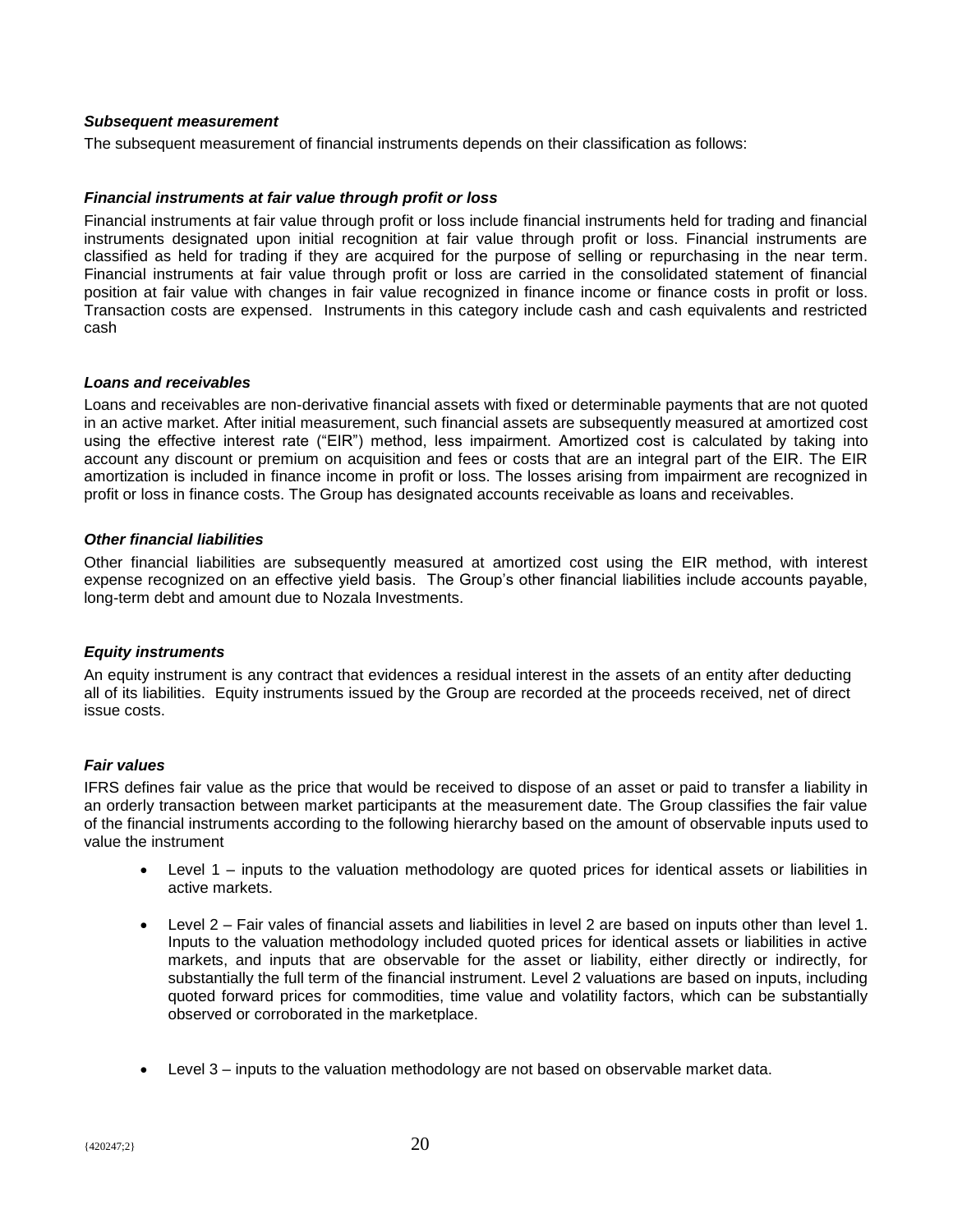• The Group's financial instruments consist of cash and cash equivalents, restricted cash, accounts receivable, accounts payable, amounts due to Nozala Investments and long-term debt. The fair value of cash and cash equivalents and restricted cash, accounts receivable and accounts payable approximate their carrying values due to the short term maturities of these items. The fair value of the Nozala Investments loan approximates its carrying value as the debt rate floats with prime. The fair value of the long-term debt approximates its carrying value as the interest rate is a market rate for similar instrument

The Group's cash and cash equivalents have been assessed on the fair value hierarchy described above; cash and cash equivalents and restricted cash are classified as Level 1.

#### *Financial risks*

The Group's activities result in exposure to a variety of financial risks, including risks related to credit, market risk (currency fluctuation and interest rates) and liquidity risk.

#### a) Credit risk

The Group is exposed to credit risk only with respect to uncertainties as to timing and collectability of accounts receivable, cash and cash equivalents and restricted cash. The Group mitigates credit risk through standard credit and reference checks. There are no material financial assets that the Group considers past due. The Group currently holds the majority of its cash, cash equivalents and restricted cash holdings in large financial institutions in Canada and South Africa and does not expect any significant risk associated with those deposits. The accounts receivable are sales taxes refundable due from the Government of South Africa and Canada as well as trade receivables from diamond tenders; the Group does not foresee any significant risk in the collection of these accounts receivable.

The accounts receivable ageing amounts are as follows:

| Total              | \$393,733 | Total                | \$604,419 |
|--------------------|-----------|----------------------|-----------|
| $120 + days$       |           | 103,814 120+ days    |           |
| 31-90 days         |           | 27,583 31-90 days    | 53,735    |
| $0-30$ days        |           | $$262,336$ 0-30 days | \$550,684 |
| September 30, 2018 |           | March 31, 2018       |           |

#### b) Interest rate

The Group is not exposed to any material interest rate risk as the Group's long term debt has a fixed rate of interest, except for the Nozala Investments loan which has a variable rate of interest of South African prime rate plus 3%. A 1% change in the South African prime rate would result in interest expense changing by approximately \$8,200.

#### c) Foreign Currency risk

The Group is exposed to financial risk arising from fluctuations in foreign exchange rates and the degree of volatility of these rates. The Group does not use derivative instruments to reduce its exposure to foreign currency risk.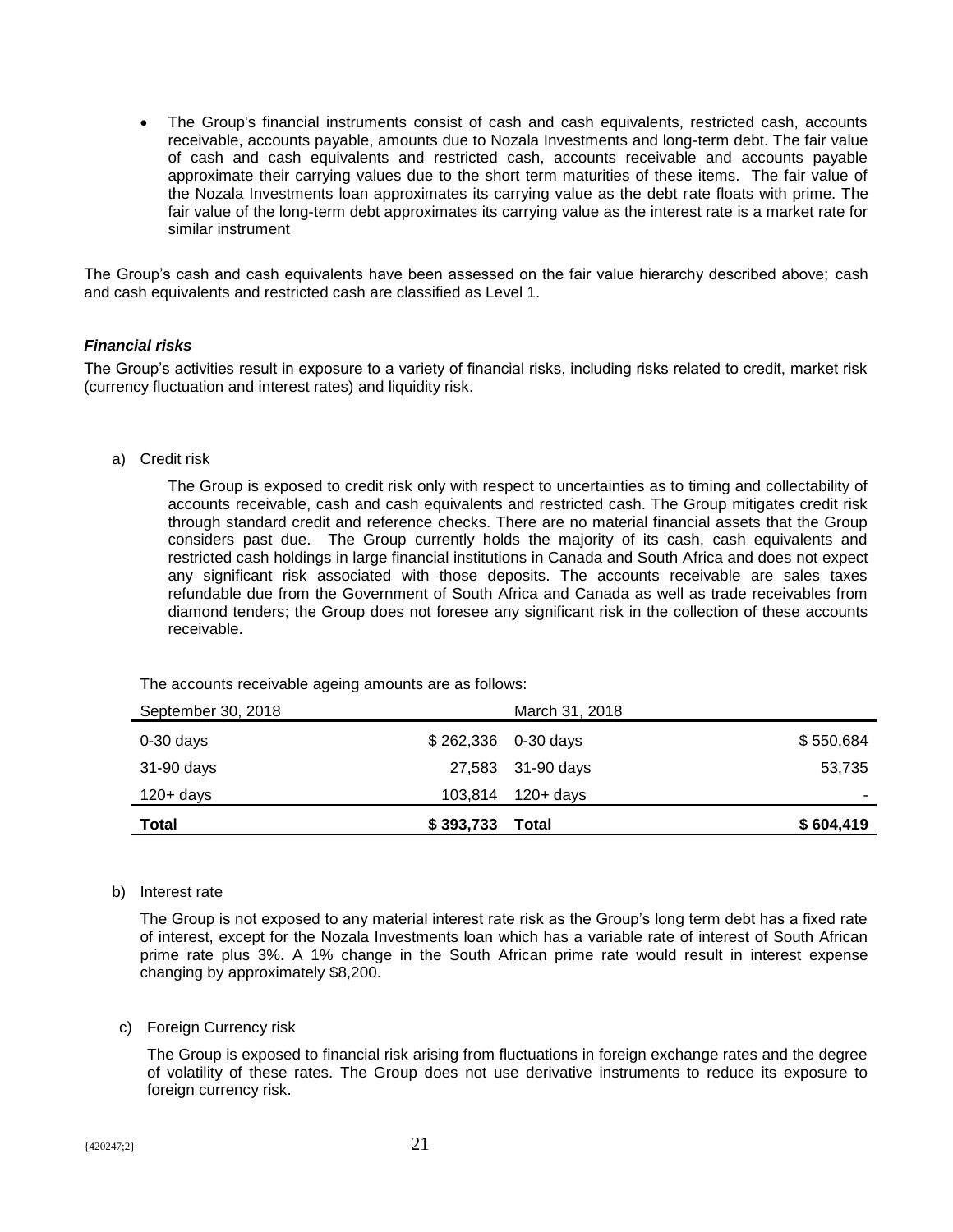The Group's subsidiaries in South Africa operate using principally the US Dollar and the South African Rand and as such may be negatively affected by fluctuations in foreign exchange rates when translating from the currency of measurement of the Group's subsidiaries to the Group's reporting currency. The Group's monetary assets and liabilities denominated in South African Rand include:

|                                               | <b>September 30, 2018</b> | March 31, 2018 |
|-----------------------------------------------|---------------------------|----------------|
| Cash and cash equivalents and restricted cash | \$956,819                 | \$1,239,050    |
| Accounts receivable                           | 373,180                   | 594.945        |
| Prepaids                                      | 7.049                     | 782            |
| Accounts payable                              | 585,737                   | 1,716,794      |
| Long-term debt                                | 1,531,763                 | 1,708,779      |

A 5% change in the South African Rand would result in total comprehensive loss changing by approximately \$88,000.

#### d) Liquidity risk

Liquidity risk is the risk that the Group will not be able to meet its financial obligations when they fall due. The Group manages this risk through management of its cash flow from operations and its capital structure. Based on senior Management's and the Board of Directors' review of ongoing operations, the Group may revise timing of capital expenditures, bank loans, including project specific loans, or issue equity or a combination thereof.

The Group's current financial liabilities of \$4,601,035 are payable within one year. The Group enters into contractual obligations in the normal course of business operations. Management believes the Group's requirements for capital expenditures, working capital and ongoing commitments (including long-term debt) can be financed from existing cash, issuing equity, cash flow provided by operating activities, existing bank loans and by acquiring new project loans.

The table below summarizes the maturity profile of the Group's financial liabilities as at September 30, 2018 based on contractual undiscounted payments:

|                  | <b>Current</b> | <b>Fiscal 2019</b> | Fiscal<br>2020 |
|------------------|----------------|--------------------|----------------|
| Accounts payable | 720.137        | -                  |                |
| Long-term debt   | 3,880,898      | 3,487,844          | 520,293        |
|                  | \$4,601,035    | \$3,487,844        | \$520,293      |

#### e) Commodity price risk

Commodity price risk is the risk that the fair value or future cash flows will fluctuate as a result of changes in commodity prices. Commodity prices for Diamonds are impacted by not only the relationship between the Canadian, United States Dollar and South African Rand, but also world economic events that dictate the levels of supply and demand. The Company is exposed to the risk of declining prices for diamonds resulting in a corresponding reduction in projected cash flow. Reduced cash flow may result in lower levels of capital being available for field activity, thus compromising the Company's capacity to grow production. The Company did not have any fixed price commodity price contracts in place as at or during the period ended September 30, 2018 and the year ended March 31, 2018. The Company's operational results and financial condition are largely dependent on the commodity price received for its diamond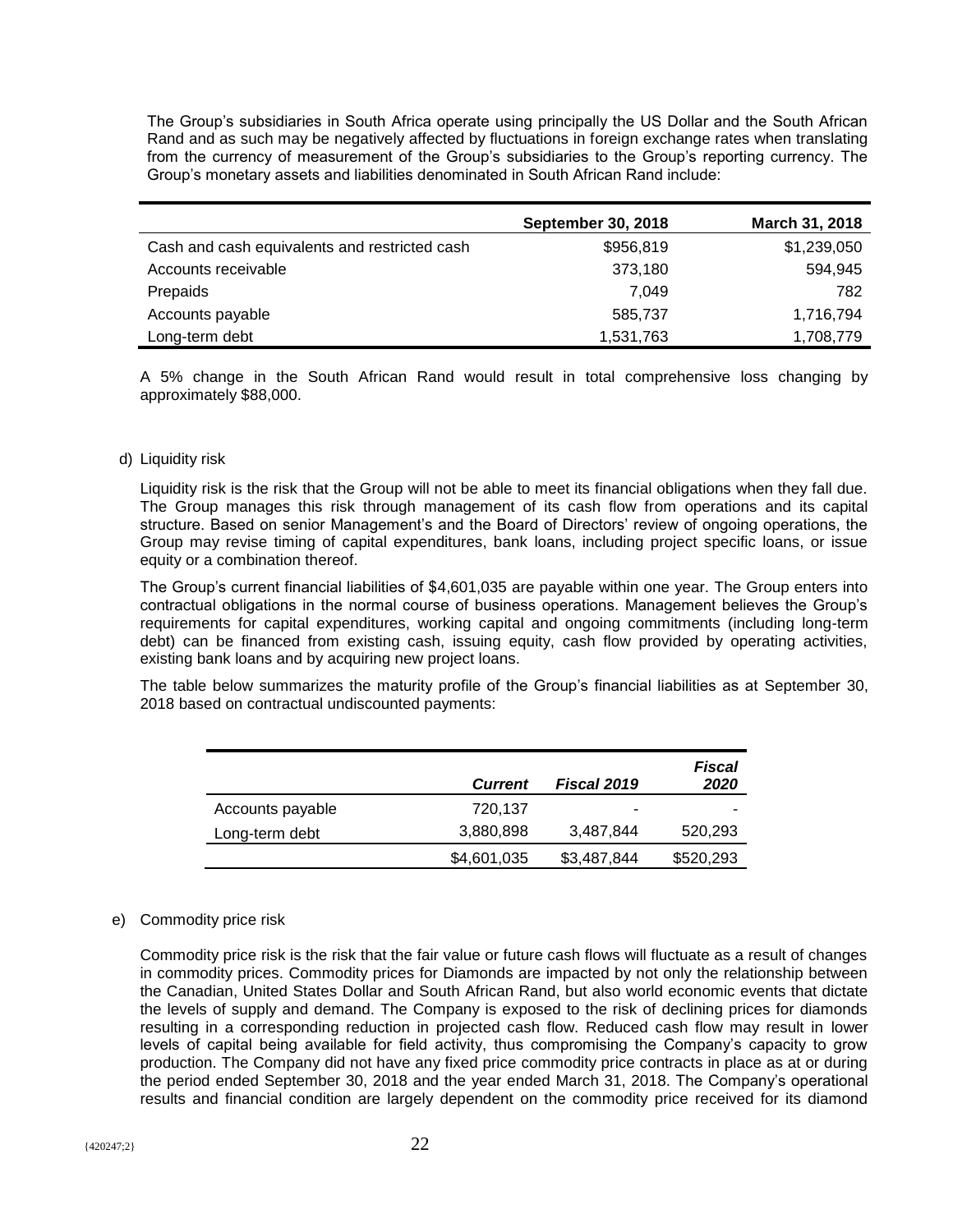production. Diamond prices have fluctuated widely in recent years due to global and regional factors including supply and demand fundamentals, inventory levels, economic and geopolitical factors. A 5% change in the price of diamonds would result in total comprehensive loss changing by approximately \$62,000.

#### **RISK FACTORS RELATING TO THE COMPANY'S BUSINESS**

The Company faces a number of risks and uncertainties that could cause actual results or events to differ materially from those contained in any forward-looking statement. Additional risks and uncertainties not presently known to the Company or that are currently deemed to be immaterial may also impair the Company's business operations. Factors that could cause or contribute to such differences include, but are not limited to, the following:

#### *Capital Requirements*

There is no assurance that the Company will continue to be able to access the capital markets for the required funding necessary to maintain exploration properties, nor to complete any future acquisitions, or any future exploration programs. The Company may require additional capital to finance expansion or growth at levels greater than its current business plan. Insufficient capital may require the Company to delay or scale back its proposed acquisition and/or development activities.

#### *Revenues and Growth*

There are no assurances that suitable additional projects will be secured or that rough diamonds will be recovered incidentally, or at levels sufficient to sustain the Company's operations. The economics and feasibility of any potential project can be affected by many factors which may be beyond the capacity of the Company to anticipate or control. Material processing revenues and production in general are also reliant on both the quality and amount of diamond bearing material both available and being processed and the Company cannot predict with any certainty the recovery levels from a given area being worked, thus affecting revenues. This is also true of any prospective project the Company may acquire related to various other methods of diamond production.

#### *Nature of Mining*

The operation of any diamond mining project is subject to risks inherent in the mining industry, including variations in grade and other geological differences, unexpected problems associated with weather and required water, power, surface conditions, processing problems, mechanical equipment performance, accidents, labor disputes, risks relating to the physical security of the diamonds, force majeure risks and natural disasters. Such risks could result in personal injury or fatality, damage to or destruction of mining properties, processing facilities or equipment, environmental damage, delays or reductions in mining production, monetary losses, and possible legal liability.

#### *Nature of Joint Arrangement (Nozala)*

On March 5, 2008, the Company announced a formal joint venture partnership with well-established South African BEE group Nozala Investments (Pty) Ltd. This partnership is reflected in Diamcor's wholly-owned South African subsidiaries, DMI Minerals South Africa (Pty) Ltd. which was initially formed to secure diamond mining projects in South Africa. Under the terms of the joint venture in DMI Minerals, Diamcor retains a 70% direct ownership in the subsidiary with Nozala holding a 30% direct shareholder ownership interest. Operationally, expenses charged to the development of projects held by the entities, and the revenues generated, will be similarly proportional. These joint arrangements are subject to the risks normally associated with the conduct of joint ventures and similar joint arrangements. These risks include the inability to exert influence over strategic decisions, the joint venture partner's ability to provide its proportionate share of funding, the development and operation of the projects, and mineral claims.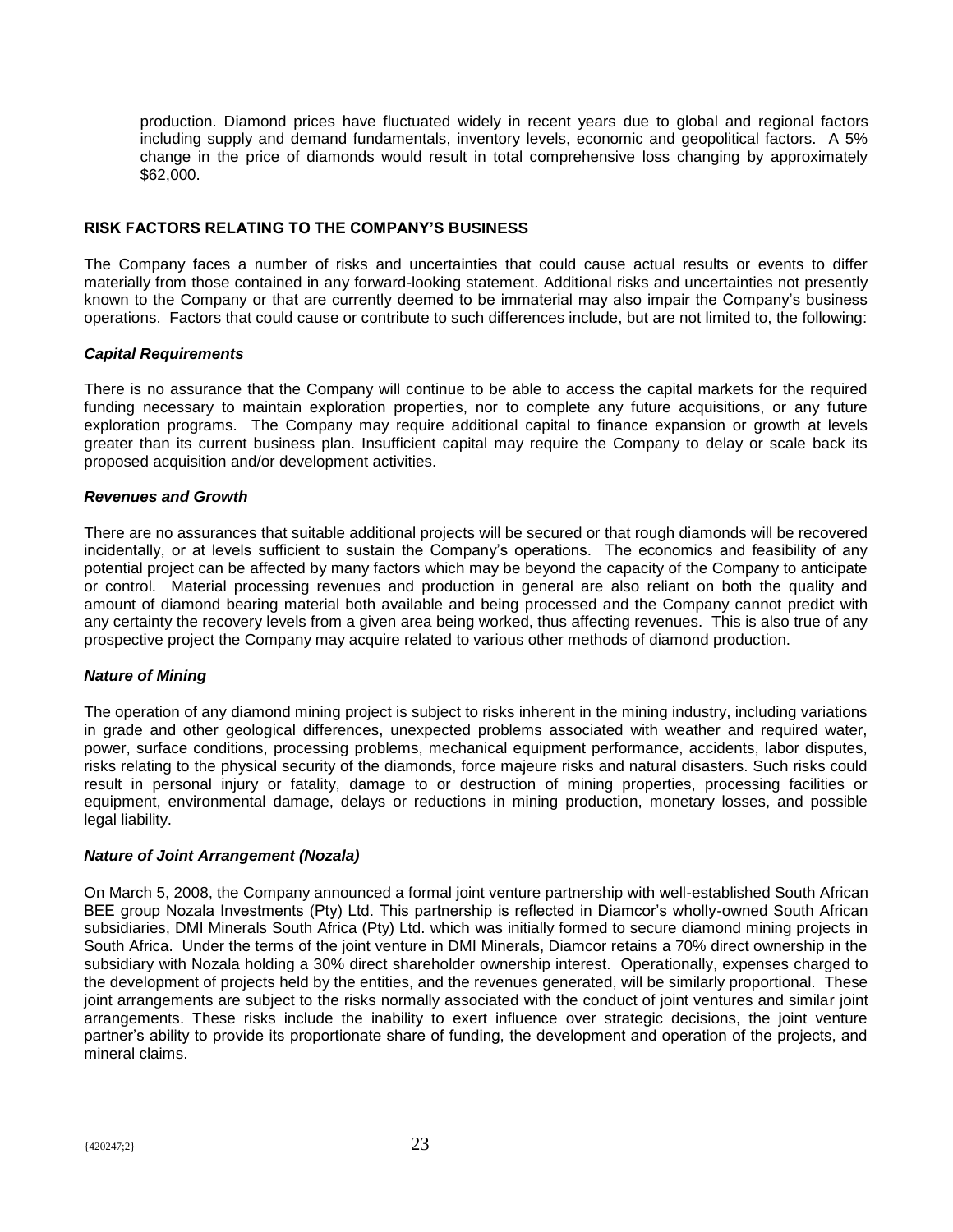#### *Diamond Prices and Demand for Diamonds*

The profitability of Diamcor will be dependent upon the recovery and sale of rough diamonds, which is dependent in significant part upon the worldwide demand for, and price of, diamonds. Diamond prices fluctuate and are affected by numerous factors beyond the control of the Company, including worldwide economic trends, particularly in the US, Japan, China and India, worldwide levels of diamond discovery and production and the level of demand for, and discretionary spending on, luxury goods such as diamonds and jewelry. Low or negative growth in the worldwide economy or the occurrence of terrorist activities creating disruptions in economic growth could result in decreased demand for luxury goods such as diamonds, thereby negatively affecting the price of diamonds. Similarly, a substantial increase in the worldwide level of diamond production could also negatively affect the price of diamonds. In each case, such developments could materially adversely affect the Company's results of operations.

#### *Currency Risk*

Currency fluctuations may affect the Company's financial performance. Diamonds are sold throughout the world based principally on the US dollar price. The Company reports its financial results in Canadian dollars and a majority of its costs and expenses are incurred in either Canadian dollars or the South African Rand. The Company's South African subsidiaries operate using principally the US dollar and the South African Rand and, as such, may be negatively affected by fluctuations in foreign exchange rates when translating from the currency of measurement of the Company's subsidiary to the Company's reporting currency. The appreciation of the Canadian dollar against the US dollar, and the depreciation of such other currencies against the US or Canadian dollar, therefore, may increase expenses and the amount of the Company's liabilities relative to revenue.

#### *Licenses and Permits / (Rights)*

There are inherent risks involved in operating in foreign countries, including stringent environmental and permitting / rights issues. The exercise of the So Ver mineral rights (subject to the terms of the pending sale agreement), the Krone-Endora at Venetia project, pending acquisitions, and future exploration on certain properties requires licenses and permits from the South African government. There can be no guarantee that the Company will be able to renew these licenses or obtain or maintain all other necessary licenses and permits that may be required to maintain operations or to further explore and develop certain properties. Title to mining properties involves certain inherent risks due to the difficulties of determining the validity of certain claims as well as the potential for problems arising from the frequently ambiguous conveyance history characteristic of many mining properties.

#### *Regulatory and Environmental Risks*

The operation of mines and exploration activities are subject to various laws and regulations governing the protection of the environment, exploration, development, production, taxes, labor standards, occupational health, waste disposal, mine safety, manufacturing safety, power and water, and other matters. New laws and regulations, amendments to existing laws and regulations, or more stringent implementation or changes in enforcement policies under existing laws and regulations could have a material adverse impact on the Company by increasing costs and/or impairing the operations at the project. Mining and manufacturing are subject to potential risks and liabilities associated with pollution of the environment and the disposal of waste products occurring as a result of mining and manufacturing operations. To the extent that the Company is subject to uninsured environmental liabilities, the payment of such liabilities could have a material adverse effect on the Company.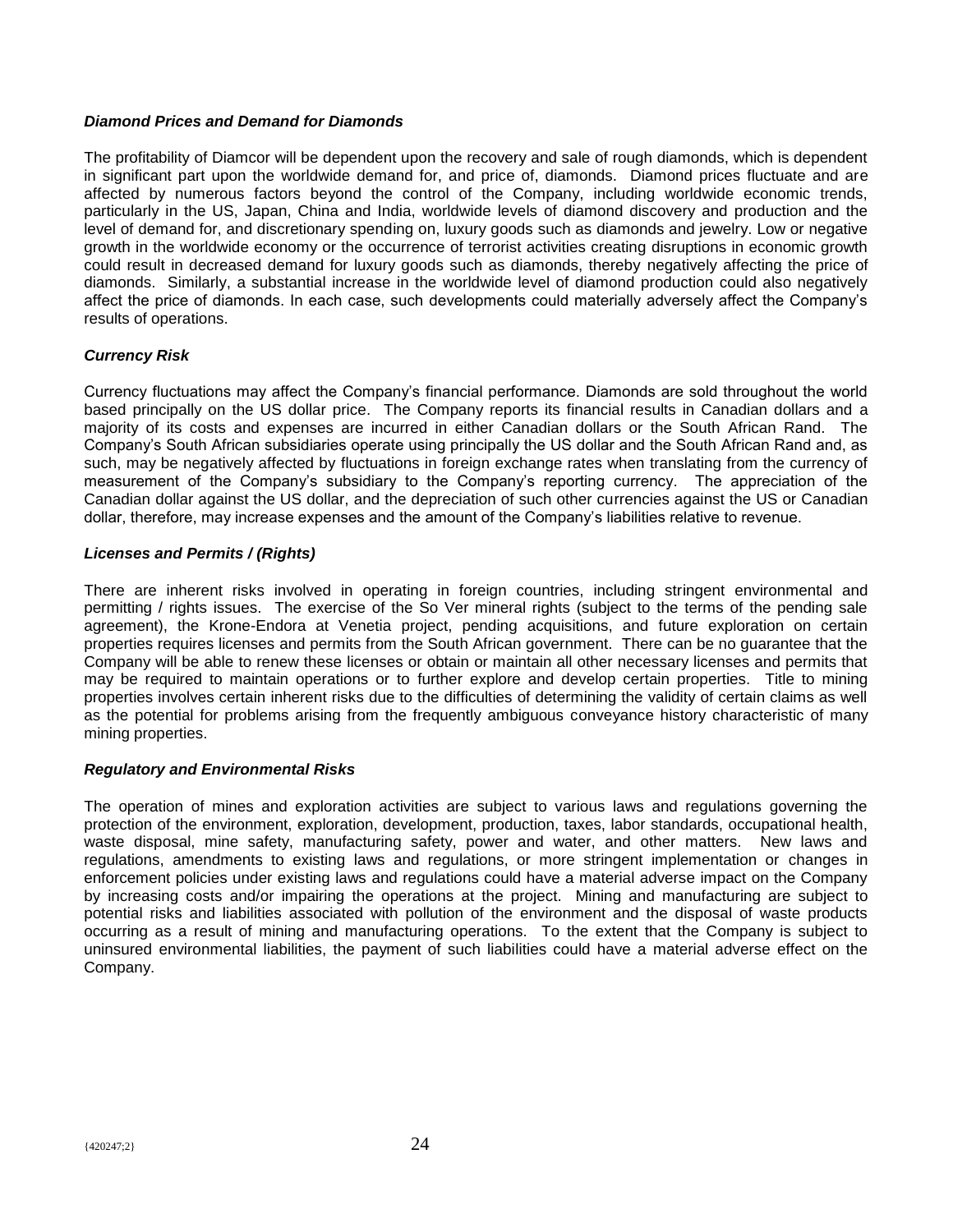#### *Reliance on Skilled Employees*

Exploration and operational activities for any Company projects are dependent upon the efforts of certain key and skilled employees. The loss of these employees or the inability of the Company to attract and retain additional skilled employees may adversely affect the level of operations and the Company's ability to operate efficiently. Currently, there is significant competition for skilled workers in these operations. The loss of the services of any of the Company's key executive officers or key employees could harm its business. None of the Company's key executive officers or key employees currently has a contract that guarantees their continued employment with the Company. There can be no assurance that any of these persons will remain employed by the Company or that these persons will not participate in businesses that compete with it in the future.

#### *Regional Power Supply*

Potential power supply issues in South Africa have been highlighted by the media in the past years with regards to the inability of state-owned power supplier *Eskom* to deliver consistent electricity requirements to many of the larger mines in South Africa. While these issues are not presently expected to affect any of the current operational requirements of the Company, there can be no assurances that any new projects that the Company may acquire or operate will be able to secure the required electrical capacities needed to sustain uninterrupted supply and operations.

#### *Competition*

Within the minerals industry sector, including the diamond tailings re-treatment sector, diamond exploration sector, and various other related methods of diamond mining and production, Diamcor competes with other companies possessing greater financial and technical resources than it may have access to. Even with its current facility, and the promise of any other exploration or diamond producing project, or property, there can be no assurances that the Company will continue to be able to complete or execute its desired programs on its proposed schedules, nor within the cost estimates assumed. If the Company is unable to successfully compete in the diamond market, then its results of operations will be adversely affected.

#### *Securities May Be Volatile and Subject to Wide Fluctuations*

The market price of the Company's securities may be volatile and subject to wide fluctuations. If the Company's revenues do not grow, or grow more slowly than it requires, or if operating or capital expenditures exceed its expectations and cannot be adjusted accordingly, or if some other event adversely affects the Company, the market price of the Company's securities could decline. If securities analysts alter their financial estimates of the Company's financial condition it could affect the price of the Company's securities. Some other factors that could affect the market price of the Company's securities include announcements of new explorations, technological innovations and competitive developments. In addition, if the market for stocks in the Company's industry or the stock market in general experiences a loss in investor confidence or otherwise fails, the market price of the Company's securities could fall for reasons unrelated to its business, results of operations and financial condition. The market price of the Company's stock also might decline in reaction to conditions, trends or events that affect other companies in the market even if these conditions, trends or events do not directly affect the Company. In the past, companies that have experienced volatility in the market price of their stock have been the subject of securities class action litigation. If the Company were to become the subject of securities class action litigation, it could result in substantial costs and a diversion of management's attention and resources.

#### **RELATED PARTY TRANSACTIONS**

During the interim period ended September 30, 2018, the Company paid or accrued to key management personnel and consultant's compensation totaling \$214,800, Directors fees of \$48,500 and performance bonuses of \$nil. As at September 30, 2018, the Company owed a total of \$18,375 (March 31, 2018 - \$55,125) to Directors of the Company and its subsidiaries, including a company controlled by a Director.

The transactions were in the normal course of operations and are measured at fair value at initial recognition.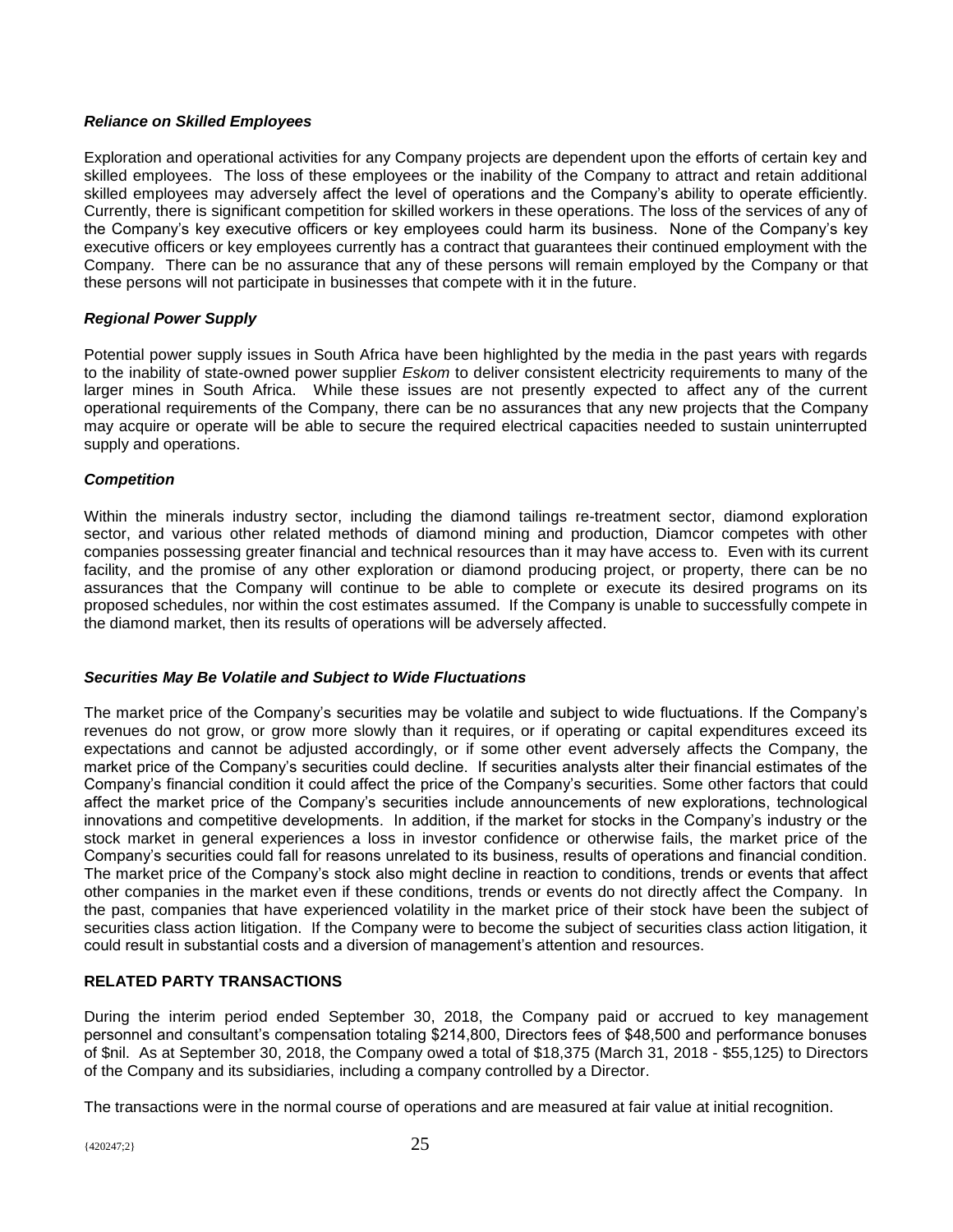#### **OUTSTANDING SHARE INFORMATION**

As at November 29, 2018

#### **Authorized**

| Issued and outstanding shares       | 63,885,888 |
|-------------------------------------|------------|
| Weighted average outstanding shares | 59.799.264 |

#### **NATIONAL INSTRUMENT 52-109 ON CERTIFICATION OF ANNUAL AND INTERIM FILINGS**

The Company files a 52-109FV2 certification of interim filing duly executed by the Company's current CEO and CFO as required by securities laws.

#### **DISCLOSURE CONTROLS AND PROCEDURES**

The Company has disclosure controls and procedures in place to provide reasonable assurance that any information required to be disclosed by the Company under securities legislation is recorded, processed, summarized and reported within the applicable time periods and to ensure that required information is gathered and communicated to the Company's management so that decisions can be made about timely disclosure of that information. The Company's Chief Executive Officer and Chief Financial Officer evaluated the Company's disclosure controls and procedures for the interim period ended September 30, 2018 and have concluded that the Company's disclosure controls and procedures to be adequate for the above purposes.

Including the Company's transition to IFRS, there have been no significant changes in the Company's disclosure controls, or in other factors that materially affected or are reasonably likely to affect, the Company's disclosure controls subsequent to the date the Company carried out its evaluation.

#### **SUBSEQUENT EVENTS**

None

#### **OTHER**

The Company operates offices in both Canada and South Africa and is listed on the Canadian TSX Venture Exchange trading under the symbol "DMI", and on the OTCQB in the USA trading under the symbol "DMIFF". Public company information is available on SEDAR at [www.sedar.com](http://www.sedar.com/) or at the Company's website [www.diamcormining.com.](http://www.diamcormining.com/)

#### **CAUTIONARY NOTE REGARDING FORWARD-LOOKING STATEMENTS**

Certain statements included in this MD&A may constitute forward-looking statements within the meaning of securities laws. In some cases, forward-looking statements can be identified by the use of terms such as "may", "will", "should", "expect", "plan", "anticipate", "believe", "intend", "estimate", "predict", "potential", "possible", "continue" or other similar expressions concerning matters that are not historical facts. Forward-looking statements may relate to management's future outlook and anticipated events or results, and may include statements or information regarding projected capital expenditure requirements, estimated productions, plans, timelines and targets for construction, joint venture relationships, the closing of anticipated acquisitions, mining, development, production and exploration activities, future mining and processing, the number and timing of